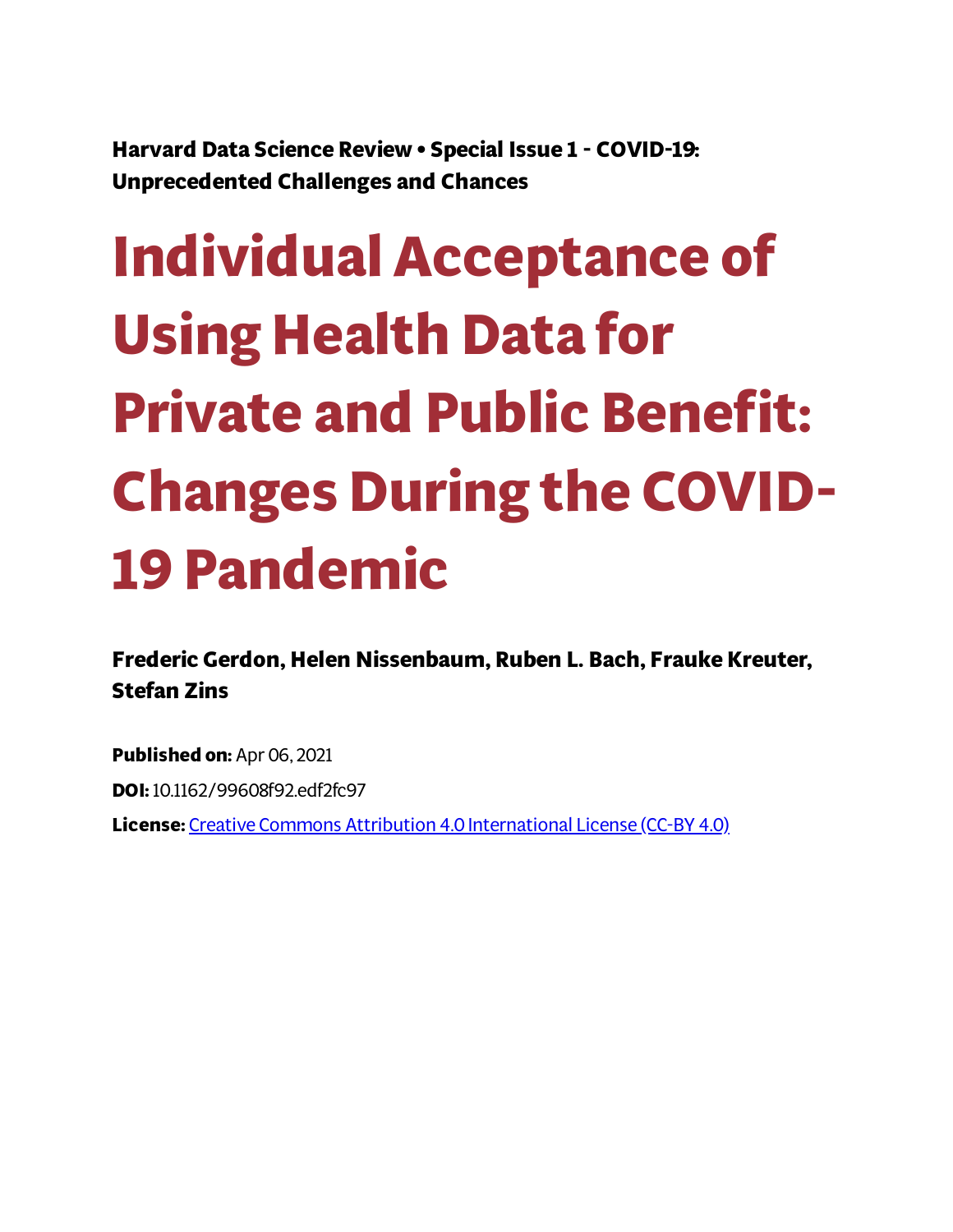#### **ABSTRACT**

While the COVID-19 pandemic has been devastating, data collected in this context has unprecedented opportunities for data scientists. The stunning breadth of data obtained through new gathering systems put in place to manage the pandemic offers a richly textured view of a transformed world. Looking forward, privacy researchers worry that these new data-gathering systems risk running afoul of societal norms regarding the flow of information. Looking back at pre-pandemic public preferences with respect to data sharing may provide us some idea of what to expect in the future. In July of 2019, we happened to conduct a vignette study in Germany to examine the public's willingness to share data for fighting an outbreak of an infectious disease. In April of 2020, during the first peak of the pandemic, we repeated the study to examine crisisdriven changes in respondents' willingness to share data for public health purposes with three different samples. Public acceptance of the use of individual health data to combat an infectious disease outbreak increased notably between the two measurements, while acceptance of data use in several other scenarios barely changed over time. This shift aligns with the predictive framework of contextual integrity theory, and the data presented here may serve as a good reminder for policymakers to carefully consider the intended purpose of and appropriate limitations on data use.

**Keywords:** privacy attitudes, contextual integrity, COVID-19, data sharing for the public good

#### **1. Introduction**

While the COVID-19 pandemic has been devastating for individuals, global health, and the economy, it has created unprecedented opportunities for data scientists. The stunning breadth of data, collected through new systems installed to manage the pandemic, offers a richly textured window into a transformed world (e.g., COVID-19 Data Exchange, 2020). These new systems repurpose data from familiar services and platforms, such as phone companies, operating system providers, and social media platforms, and deploy them in the service of efforts to increase information about people's movements and predict the spread of COVID-19 (e.g., Apple, 2020; Google, 2020). New smartphone applications track patterns of actions relevant to the spread of disease, and people are donating data from other digital devices (e.g., data4life, 2020; Ferretti et al., 2020; O'Neill et al., 2020; Robert-Koch-Institut, 2020; Whittaker, 2020).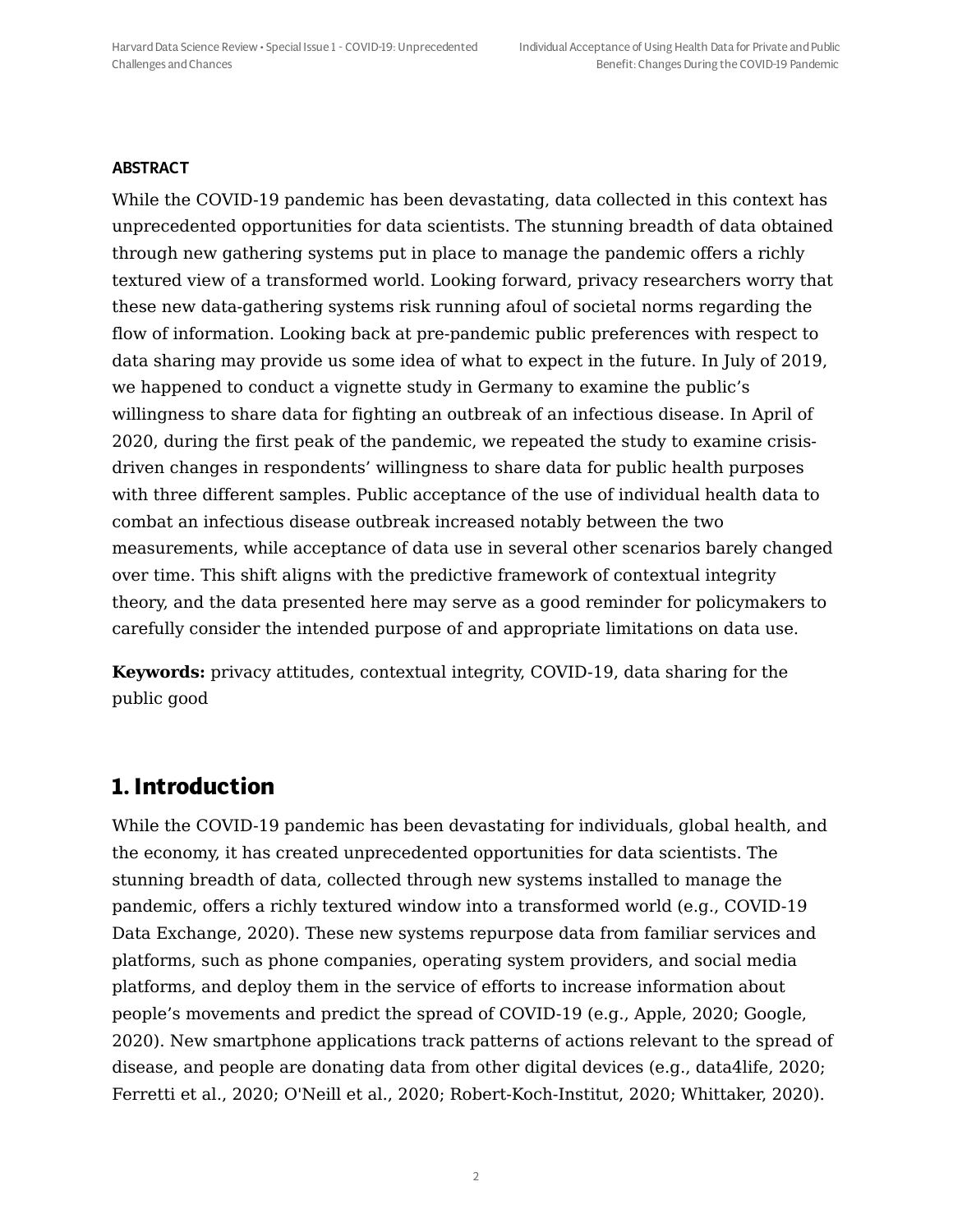Predictably, and understandably, privacy researchers have thrown up red flags concerning these developments, given they will likely persist long after immediate threats pass (Morley et al., 2020; Sanfilippo et al., 2020). Researchers worry that existing norms regarding privacy and data sharing in the population are being ignored, and state the public's willingness to accept data transmission, far from signifying widespread assent to the sacrifice of privacy across the board, is, in fact, confined to specific purposes (e.g., Martin & Nissenbaum, 2016).

In recent years, the framework of "contextual integrity" (CI) (Nissenbaum, 2010, 2018) has been proposed as a rubric with which to best judge—or encourage others to judge —the conditions under which a data-handling practice is appropriate. Contextual integrity posits that data transmissions meet privacy expectations when they conform with privacy norms, contingent upon the types and circumstances of information collected, as well as the actors involved.

While we cannot predict people's future preferences with respect to sharing their data, we can gather some insights from attitudes expressed prior to the COVID-19 outbreak that may help us clarify what is at stake in this area. In the summer of 2019, we happened to conduct a vignette study in Germany, the primary purpose of which was to test public willingness to share data for a public purpose vs. a private purpose through a survey experiment. Serendipitously, one of the public purpose examples was fighting an infectious disease.

We repeated the experiment in April of 2020 during the first wave of the pandemic with three samples. Once equipped with the set of additional experimental data collections, we addressed our original questions from the 2019 study: "Are people willing to share their individual data for a public purpose or are they more willing to share their data to benefit privately?" and "Are people equally willing to share their data for a public purpose across different areas such as public health, energy consumption, or traffic infrastructure?" We addressed a new question as well: "Did the public's attitude towards sharing individual information for the purpose of promoting public health change due to the COVID-19 pandemic?" While looking back at a potential attitude shift can only provide us with suggestive insights regarding a possible post-pandemic attitude shift, such a comparison between past and future shifts, when seen through the lens of contextual integrity theory, may enrich the debate about the incorporation of sunset clauses into new technical developments for data collection.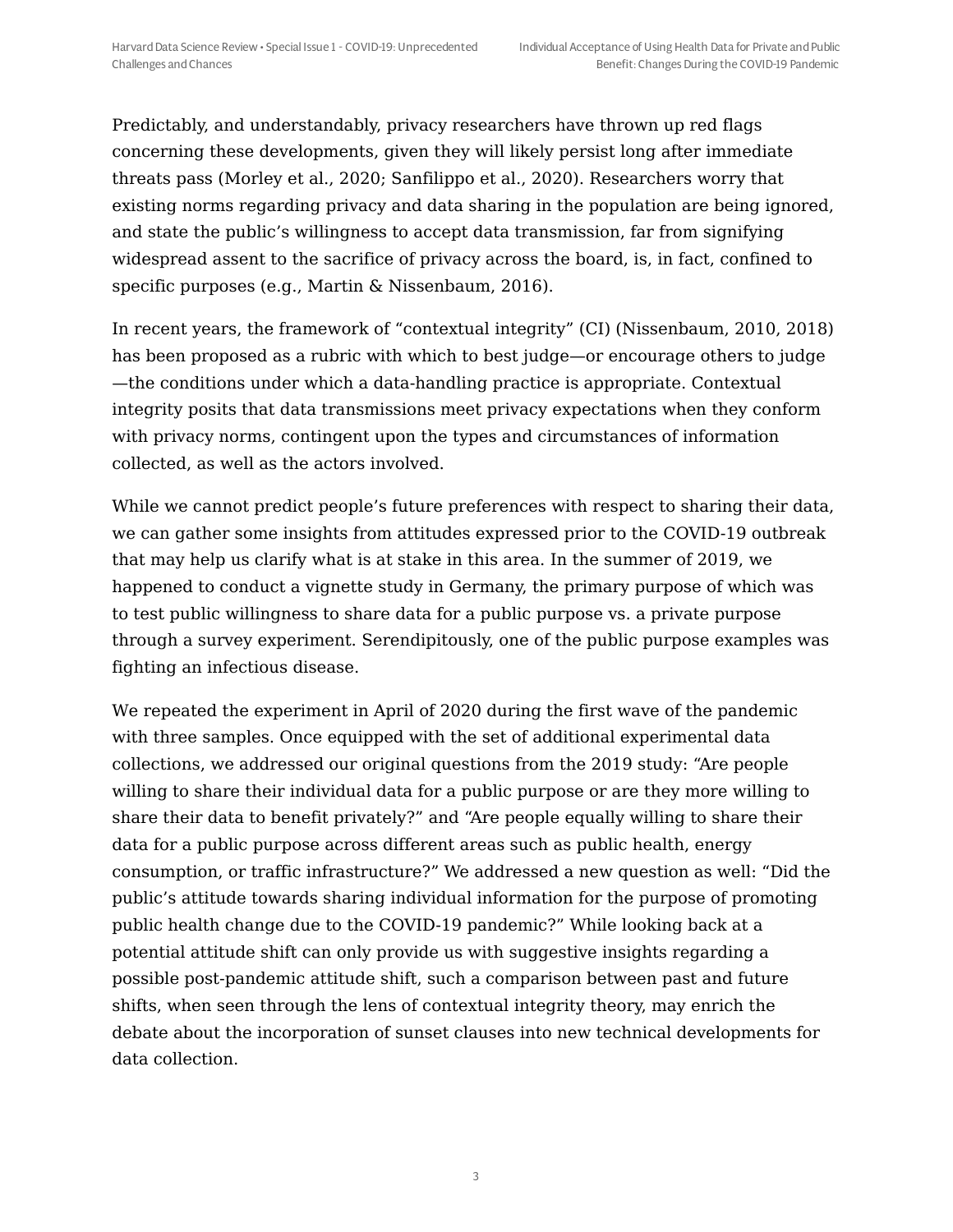We start out with a brief review of the contextual integrity framework, before describing the pre-COVID-19 experimental data collection, as well as our efforts to replicate the study and to collect additional data for bias assessments. After presenting cross-sectional and longitudinal analyses of the data, we discuss the political importance of this study, as well as implications for future research.

# **2. Contextual Integrity and Shifts in Acceptance**

Technological innovation has enabled an unprecedented advance in our capacity to acquire, analyze, communicate, and disseminate data. This advance has forced us to rethink our shifting understandings of and expectations concerning privacy. The concept of privacy, of course, has a complicated history, but many contemporary accounts of privacy reflect a focus on two dominant notions: namely, privacy as control and privacy as secrecy. Given the historical background of notions of privacy (Mulligan et al., 2016), this is not surprising. Yet arguably, the venerable notions of privacy as secrecy and control fail to capture what privacy means in a world of widely adopted digital information systems.

The theory of contextual integrity (Nissenbaum, 2010) offers a new way to think about privacy in our current situation. This approach defines privacy as appropriate flow of data where appropriateness is a function of conformity with contextual informational norms. These norms are derived from particular social domains, or contexts, where they attain legitimacy by prescribing flows that judiciously serve stakeholder interests and promote the purposes and values of the respective social domains (Nissenbaum, 2018). Contextual informational norms prescribe flow in terms of five key parameters: (1) the sender of the information, (2) the recipient of the information, (3) the attribute or type of information, (4) the subject of the information, and (5) a transmission principle that states the condition under which the information flow is permitted.

In order to assess whether a given practice respects or violates privacy, information flows associated with that practice are described by assigning values to each of these five parameters. For example, in the health care context, it is commonly accepted that patients (sender and subject) provide their doctors (recipient) with health information (attribute) in confidence (transmission principle). A practice that generates conforming data flows is unproblematic. However, if a practice diverts medical information to a different recipient, such as a patient's employer, a red flag is raised, even if all other factors remain the same. Equally critically, if any of the parameters is left unspecified, the description is ambiguous.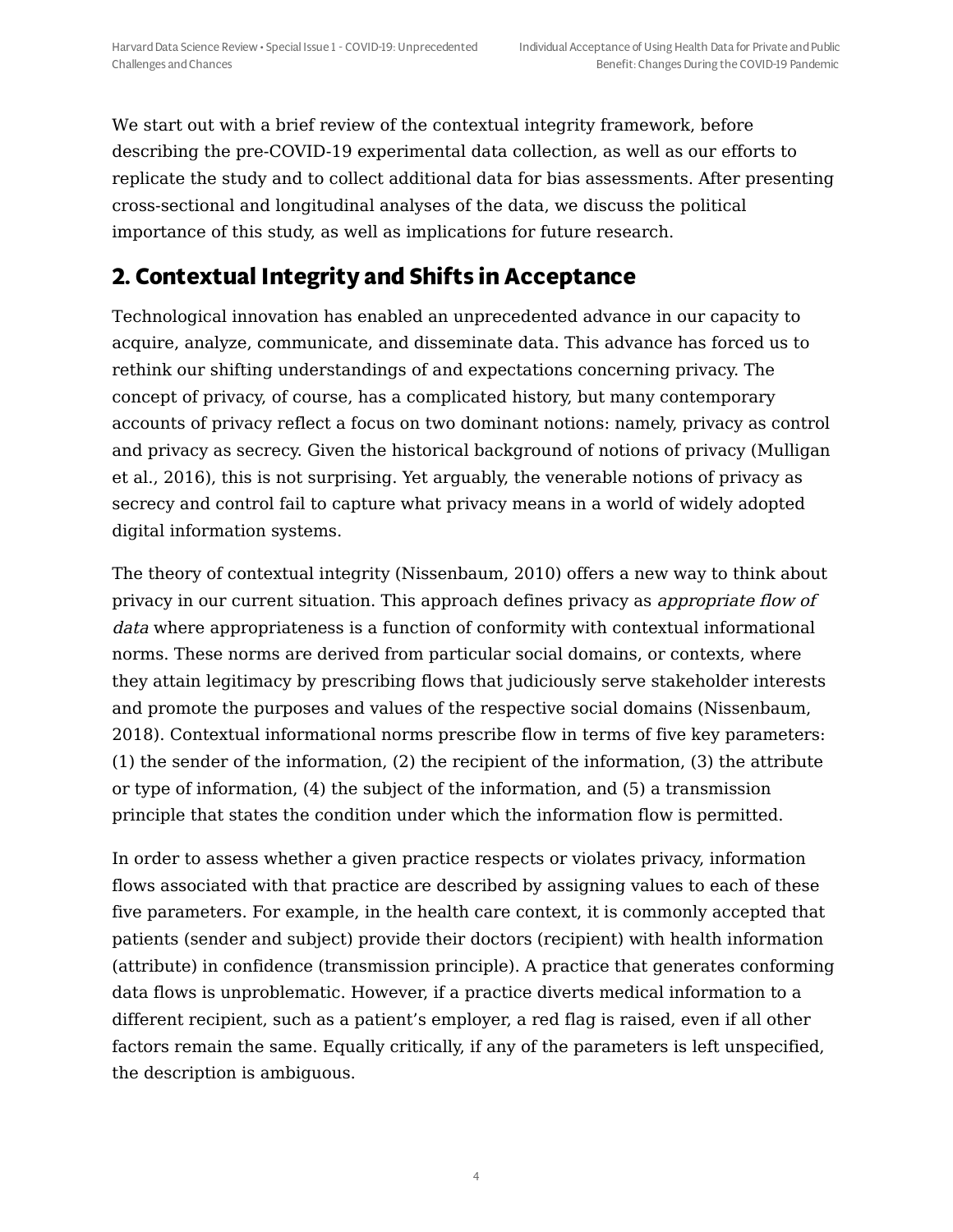A series of empirical studies in which respondents were presented with different descriptions of data-sharing scenarios demonstrated that the approval of data sharing is contingent on situational parameters (Martin & Nissenbaum, 2017a, 2017b; Martin & Shilton, 2016). Martin and Shilton (2016), for instance, show that secondary use of tracking data for commercial purposes has a large negative impact on perceived appropriateness of data sharing, and Martin and Nissenbaum (2016) find that secondary data use driven by commercial interests meets individuals' privacy expectations less than the use of data in other contexts in which they were collected (for example, the use of information entered into a search platform to improve the search results vs. the use of this information to decide on advertisement shown when visiting other sites).

Over the past few decades, tremendous shifts in data collection practices on digital devices and online platforms have contributed to significant discontinuity between those practices and user privacy expectations. The COVID-19 pandemic adds to this misalignment, requiring quick decisions under intense conditions. Here, CI provides a useful analytic framework, allowing us to first fine-tune multiple factors influencing privacy perception and tailor necessary adjustment.

To empirically investigate the factors that influence the acceptance of data-sharing scenarios, we draw on the situational parameters suggested by CI to design descriptions of situations in which data are being shared. We focus on comparing the acceptance of public purposes and private purpose uses for different data types. Next, we provide details on our data-collection procedure and survey questionnaire.

# **3. A Vignette Study to Measure Public's Willingness to Share Data**

In 2019, we designed a vignette study or factorial survey experiment (Auspurg & Hinz, 2015) to experimentally test the public's willingness to share data for a public purpose vs. a private purpose. Each participant in this survey experiment was asked to rate one randomly chosen data-sharing scenario ('vignette') out of a total of twelve scenarios regarding the acceptability of data collection and use. Each scenario was followed by the question: "How acceptable is it to you to use these data for this purpose?" The answer scale had five points, ranging from 1 (Not acceptable) to 5 (Very acceptable) (see Appendix B). The answer to this question serves as the outcome in our analyses.

The descriptions presented to respondents were structured according to the theory of contextual integrity, that is, we specified values for the five key parameters (i.e., the data sender, data subject, data recipient, information type, and transmission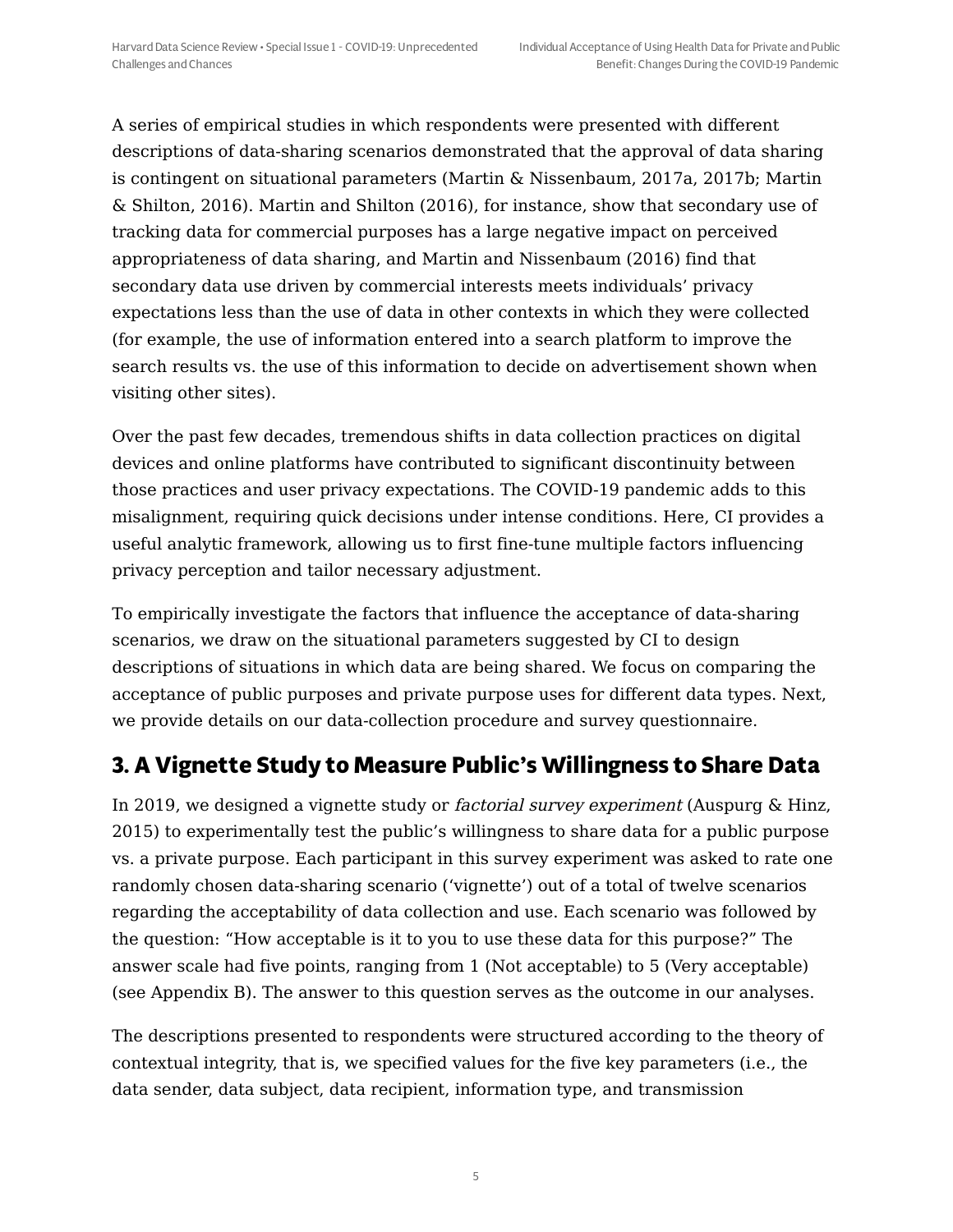principles; Nissenbaum, 2018). The vignettes varied along two of the five CI parameters: the information type to be transmitted and the recipient of the data. In addition, we varied the purpose of the data. Regarding information types, we investigated health, location, and energy consumption (see Horne & Kennedy, 2017) data. The recipient was either a company or public administration. For each data type, we constructed a public purpose and a private purpose (to the data recipient) of the data. For example, the suggested purpose in the health data vignettes was either personal recommendations for health behavior (private purpose) or contribution to the containment of infectious diseases (public purpose). We held the remaining three CI parameters constant across vignettes. The sender and the data subject were referred to as an unspecified individual (e.g., the "holder" of a smartphone or the "driver" of a car). The transmission principle was described as "with consent" and defined that the "data are safe, anonymous, and protected from misuse." The focus on the parameters we experimentally varied follows our substantive interests and the practical requirement to limit the number of total vignettes. Presenting all respondents with relatively safe and cautious transmission principles should reduce effects of situationspecific privacy breach concerns.

For illustrative purposes, Figure 1 shows the survey vignette that asked about health data used by a public authority for a public health purpose (translated from German). In addition, the survey asked for respondents' age and gender, as well as information on their general privacy concerns. We also collected additional variables in the survey that we do not analyze in this article, such as the perceived sensitivity of several data types, and how much respondents trusted companies and public authorities. The latter variables were placed after the vignette in the questionnaire. The full questionnaires in English and German as well as a list of the vignettes are available in the Supplementary Materials (Appendices B and C).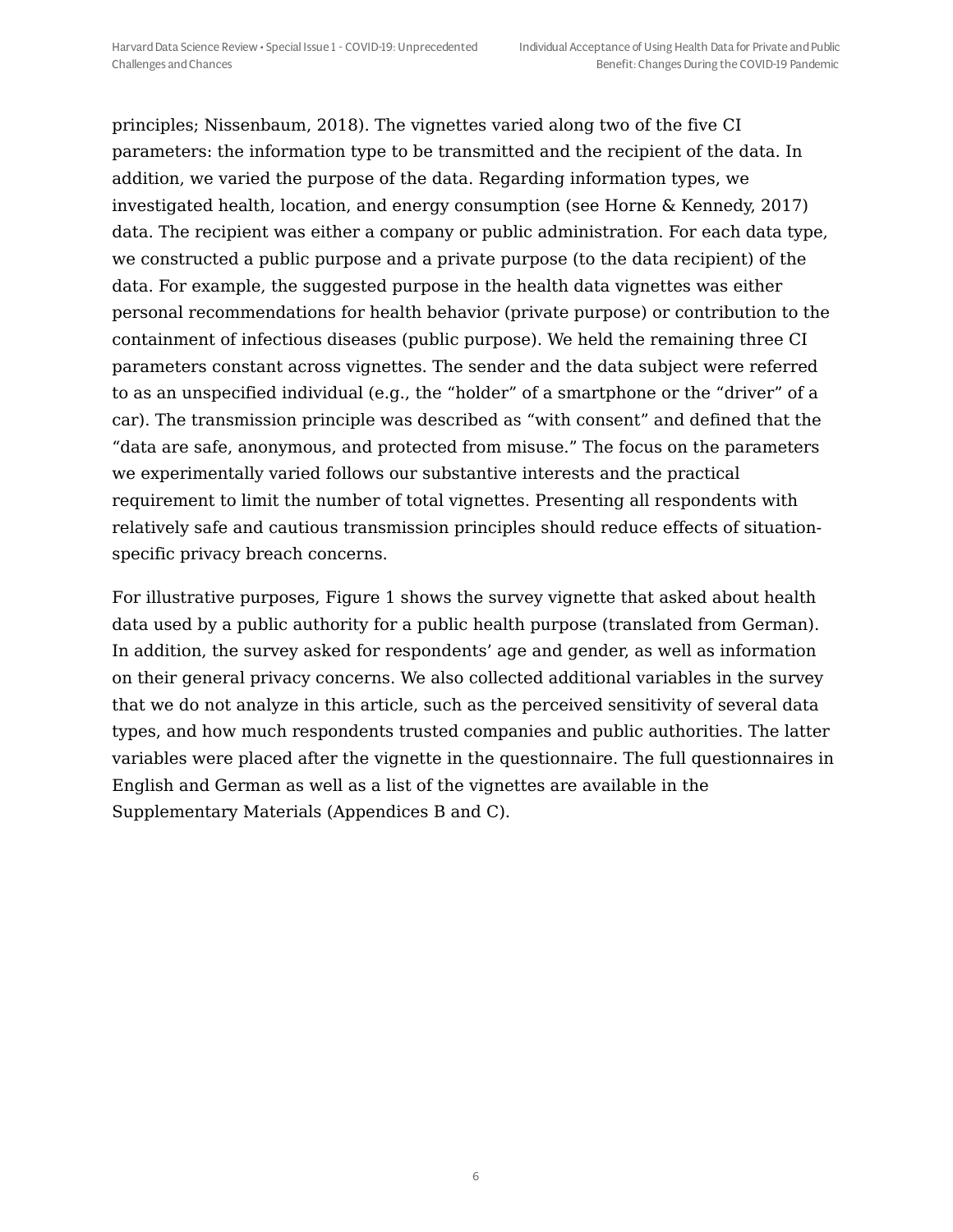|  | Recipient:<br>Public<br>٠<br>authority<br>Company | Data type:<br>Health: Sensors on a smartphone collect data on the health condition<br>Location: Smartphones collect location data during car rides<br>Energy: Intelligent power meters collect data on the energy consumption |
|--|---------------------------------------------------|-------------------------------------------------------------------------------------------------------------------------------------------------------------------------------------------------------------------------------|
|--|---------------------------------------------------|-------------------------------------------------------------------------------------------------------------------------------------------------------------------------------------------------------------------------------|

Sensors installed on a smartphone collect data on the health condition of the holders (e.g., heart rate). With consent of the holder, these data are transmitted to a public authority. The public authority uses these data to detect the spread of infectious diseases in the population early and to develop solutions to their containment. The data are safe, anonymous, and protected from misuse.

| <b>Depending</b><br>on data type: | <b>Private purpose</b>                                                                         | <b>Public purpose</b>                                                                                 |  |
|-----------------------------------|------------------------------------------------------------------------------------------------|-------------------------------------------------------------------------------------------------------|--|
| Health                            | personal recommendations on<br>health behavior                                                 | to detect outbreaks of infectious<br>diseases early and to develop<br>solutions to their containment. |  |
| Location                          | personal recommendations on<br>driving behavior and routes                                     | to develop improvements of the<br>local infrastructure                                                |  |
| Energy                            | personal recommendations on<br>the optimization and reduction of<br>the own energy consumption | to develop a more efficient<br>energy distribution system                                             |  |

**Figure 1. Example vignette as well as dimensions and levels of the other vignettes.** The vignettes varied along the indicated data type, recipient, and data use.

# **4. Sample Design and Data Collection in 2019**

We implemented the factorial survey experiment in a cross-sectional survey fielded from July 9 to July 18, 2019, among individuals of age 18 to 69 in Germany (crosssection 2019). This was the original study we designed to experimentally test public's willingness to share data for a public purpose vs. a private purpose. A total of 1,401 people $\rm{1\!\!2}$  $\rm{1\!\!2}$  $\rm{1\!\!2}$  participated in this study and responded to all questions.

<span id="page-6-0"></span>The sample for this first study was drawn from an opt-in panel maintained by respondi AG, a survey vendor that maintains a pool of individuals interested in participating in market and social research studies. Individuals registered in such panels are usually recruited through banner ads placed on websites or on social media, and participation is usually open to everyone interested. For this reason, such panels are often referred to as nonprobability online panels. Researchers can buy access to a sample of participants from the survey vendor and ask them questions through online surveys. The survey vendor remunerates participants who successfully complete surveys with small financial incentives.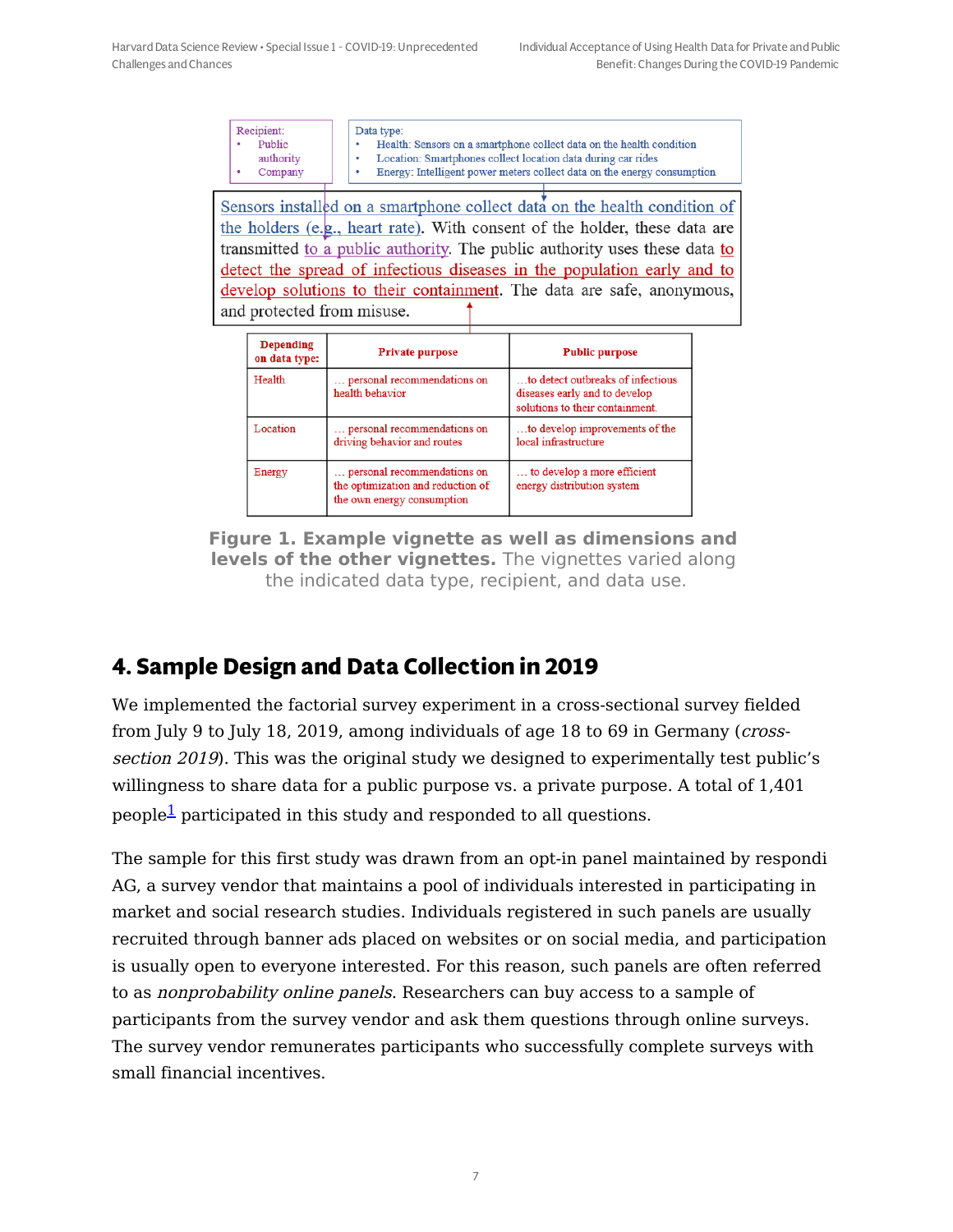Samples from these nonprobability online panels are often drawn using river or quota sampling, hoping that the sample will mimic the population of a country. They offer a fast, cheap, and increasingly popular method for conducting experimental studies with high internal validity (Cornesse et al., 2020). Nonprobability online panels face a number of challenges, though. For example, when interested in obtaining accurate estimates of public opinion, bias may arise because people without internet access are not covered in participant pools and because samples consist of volunteers who selfselect into participation in these panels (Bethlehem, 2017). Therefore, it is difficult to infer population totals from such data without relying on strong additional and often untestable assumptions regarding the data-generating process (Kohler et al., 2019). The focus of the 2019 study was thus on comparing the acceptance of public purpose and private purpose uses for different data types, and our experimental design allows us to obtain results with high internal validity. Due to the nonprobability sample, we cannot guarantee that our findings also represent broader public opinion in Germany, that is, that they have high external validity.

Nevertheless, to achieve a sample of respondents that represents the German adult population with regard to several predefined characteristics, we selected our sample from the vendor's pool using quota sampling. Quotas were based on age and gender population benchmarks for Germany, provided by Eurostat for 2018. Quotas were applied separately and not crossed. In addition, we weighted the final analysis sample using raking (Deville et al., 1993) to population benchmarks obtained from the German micro census for 2019. Age, gender, and state were used in the weighting procedure. While weighting procedure can reduce some of the bias that arises from using a sample from a nonprobability online panel, it is likely that more factors exist that influenced participation in our study.

# **5. Three Additional Surveys to Study the Effect of the 2020 Pandemic**

After the outbreak of the COVID-19 pandemic, we replicated the 2019 study to investigate the question we raised in the introduction (whether the public's attitude toward sharing individual information for the purpose of promoting public health changed as a result of the pandemic). For an ideal research design, we would have interviewed all of the 2019 respondents for a second time in 2020. Ignoring attrition, such a longitudinal sample would have allowed us to eliminate bias due to differences in the composition of the 2019 and the 2020 samples and to unobserved individual heterogeneity, for example, by using fixed effects regression modeling. Unfortunately,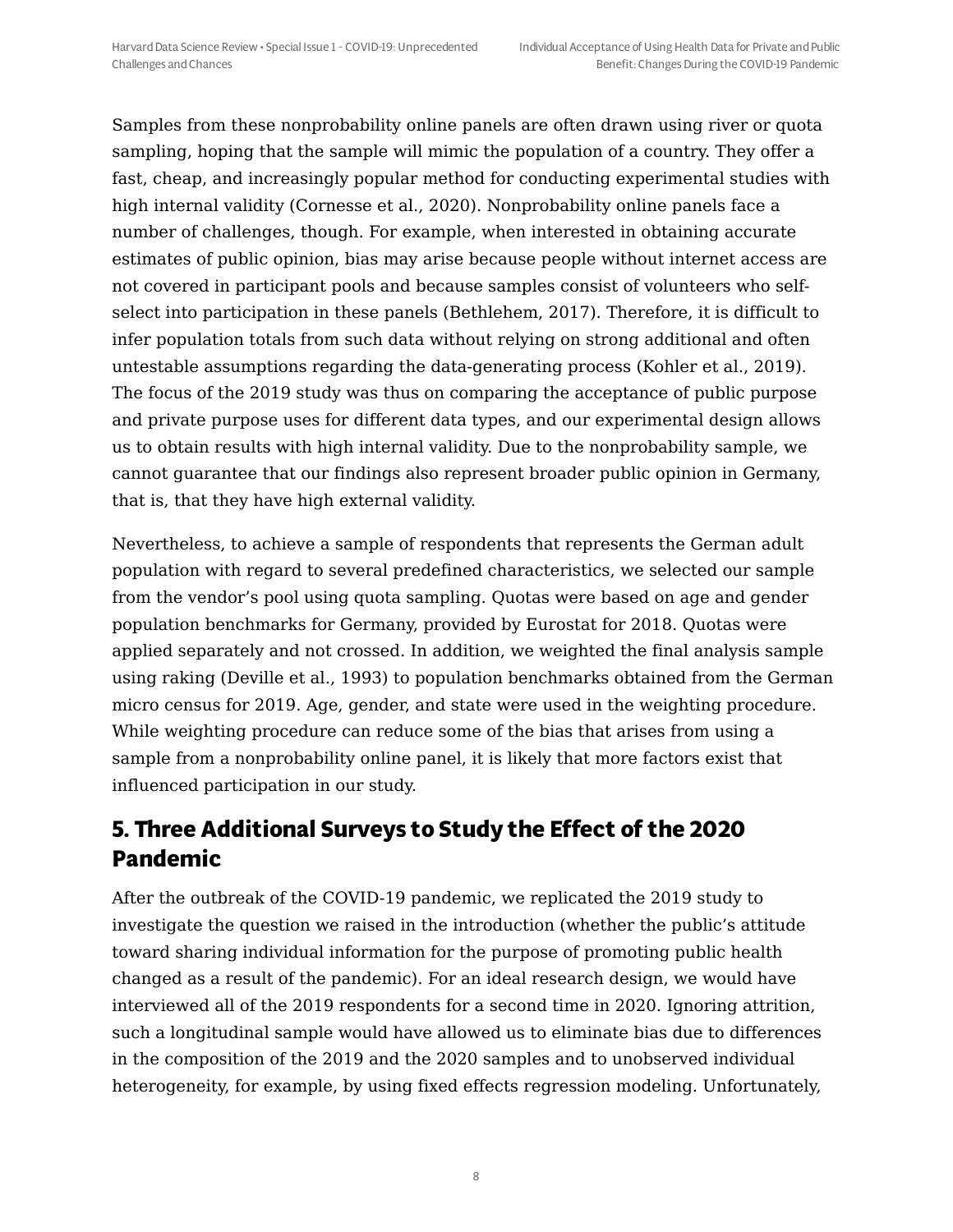we planned the 2019 study as a single cross-sectional survey as, at the time, the pandemic was not contemplated. Therefore, we took several sampling approaches to combat potential biases. We selected a second cross-sectional quota sample from the nonprobability online access panel that we also used in 2019. This second survey was fielded from March 31 to April 5, 2020 (cross-section 2020), and we collected responses from 970 respondents who were not selected for the cross-section 2019 survey. We used the same experimental survey design and asked respondents the set of questions that we described here. In order to achieve a maximum of comparability of the two surveys over time, we selected the cross-section 2020 survey with the same quotas. However, we cannot exclude the possibility that the two surveys differ in their composition as the age and gender quotas were in both surveys applied separately and not crossed. We also weighted the cross-section 2020 survey using again the raking approach, but we note that differences remain in the distribution of age and gender between the cross-section 2019 and the cross-section 2020 surveys (see Table A1 in the Appendix).

There may also be unobserved confounders that could result in bias when we use the two surveys to study change in acceptability of data collection and use between 2019 and 2020. For example, the pool of potential participants maintained by the survey vendor may have changed over time, and the factors driving individuals into participation may have changed from 2019 to 2020.

To address biases resulting from unobserved differences between the 2019 and the 2020 cross-section samples, we ran a third survey on the respondi survey platform (longitudinal sample). The survey vendor was able to identify and reinterview 627 participants of the 2019 survey. These respondents were still registered in the vendor's participant pool in 2020. Identification was based on unique participant IDs assigned to each participant by the vendor. We interviewed these participants for a second time in 2020, parallel to the cross-section 2020 survey using the experimental survey design and the set of questions described in the previous section. Each of these respondents received the same vignette they received in the survey of 2019. These 627 respondents who were interviewed in both 2019 and 2020 form a true longitudinal sample, which we used to assess the robustness of our analyses with respect to both observed and unobserved individual heterogeneity.

Furthermore, we collected responses to a fourth online survey that we ran with a different survey vendor (forsa) between April 2 and April 7, 2020. Forsa runs a similar online panel of participants interested in answering survey questions. The design of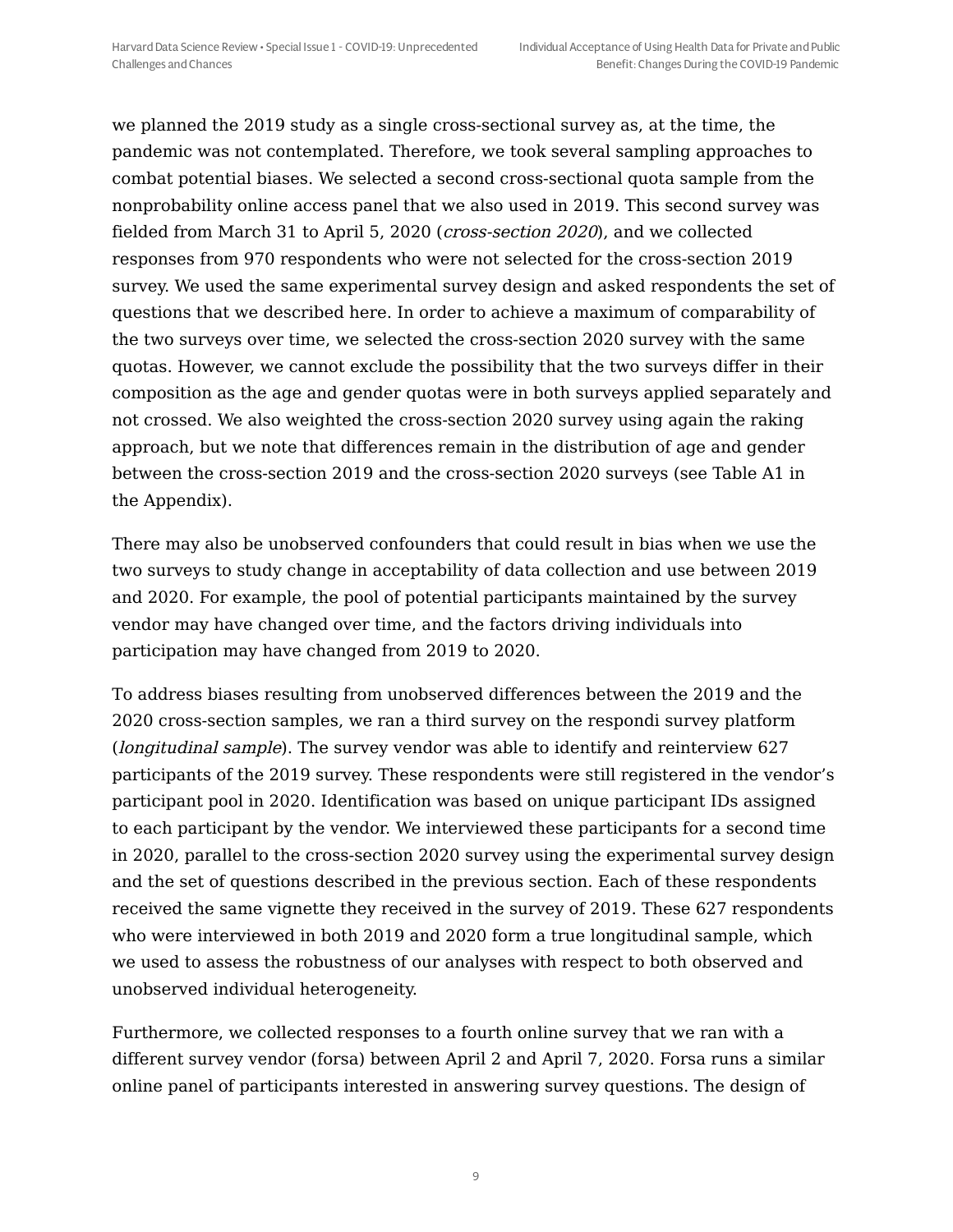the panel is, however, fundamentally different (Baker et al., 2010). Forsa panelists are originally recruited through a probability-based telephone survey. Therefore, it should be less affected by bias due to individuals self-selecting into the participant pool, but we note that it may still be affected by biases due to differential nonresponse, for example. We refer to this sample as benchmark 2020. We used the experimental design and the set of questions described in the previous section also in the benchmark 2020 survey.

We used a similar quota-sampling approach to select the benchmark sample  $(N = 801)$ . Crossed age-gender quotas that mimic the German adult population were provided by forsa. We also weighted the benchmark 2020 sample using the raking procedure and the population benchmarks mentioned here.

We collected the benchmark 2020 sample to assess the robustness of the estimates obtained from the nonprobability survey cross-section 2020. While there is no guarantee that using a quota sample selected from a probability sample and weighting the data will remove bias due to, for example, differential nonresponse, using a probability-based online survey weighted to census data is backed by statistical theory that provides justification for confidence, and continuously performed well when compared to population benchmarks (Cornesse et al., 2020). Table 1 presents a summary of the characteristics of our data collections and indicates which questions we answer with each survey.

| <b>Survey:</b> | <b>Cross-section</b>                                                                                                                                                | <b>Cross-section</b>                                                                                                          | Longitudinal                                                                          | <b>Benchmark</b>                                                         |
|----------------|---------------------------------------------------------------------------------------------------------------------------------------------------------------------|-------------------------------------------------------------------------------------------------------------------------------|---------------------------------------------------------------------------------------|--------------------------------------------------------------------------|
|                | 2019                                                                                                                                                                | 2020                                                                                                                          | sample                                                                                | 2020                                                                     |
| <b>Purpose</b> | 1. Sharing<br>individual data for<br>a public purpose<br>vs. benefitting<br>privately<br>2. Sharing<br>individual data for<br>a public purpose<br>across data types | Changes in<br>sharing individual<br>data for a public<br>purpose (public<br>health) in<br>response to<br>COVID-19<br>pandemic | Assess robustness<br>of results with<br>respect to sample<br>composition over<br>time | Assess robustness<br>of results with<br>respect to sample<br>recruitment |

|  | Table 1. Characteristics of the Analysis Samples |  |  |  |
|--|--------------------------------------------------|--|--|--|
|  |                                                  |  |  |  |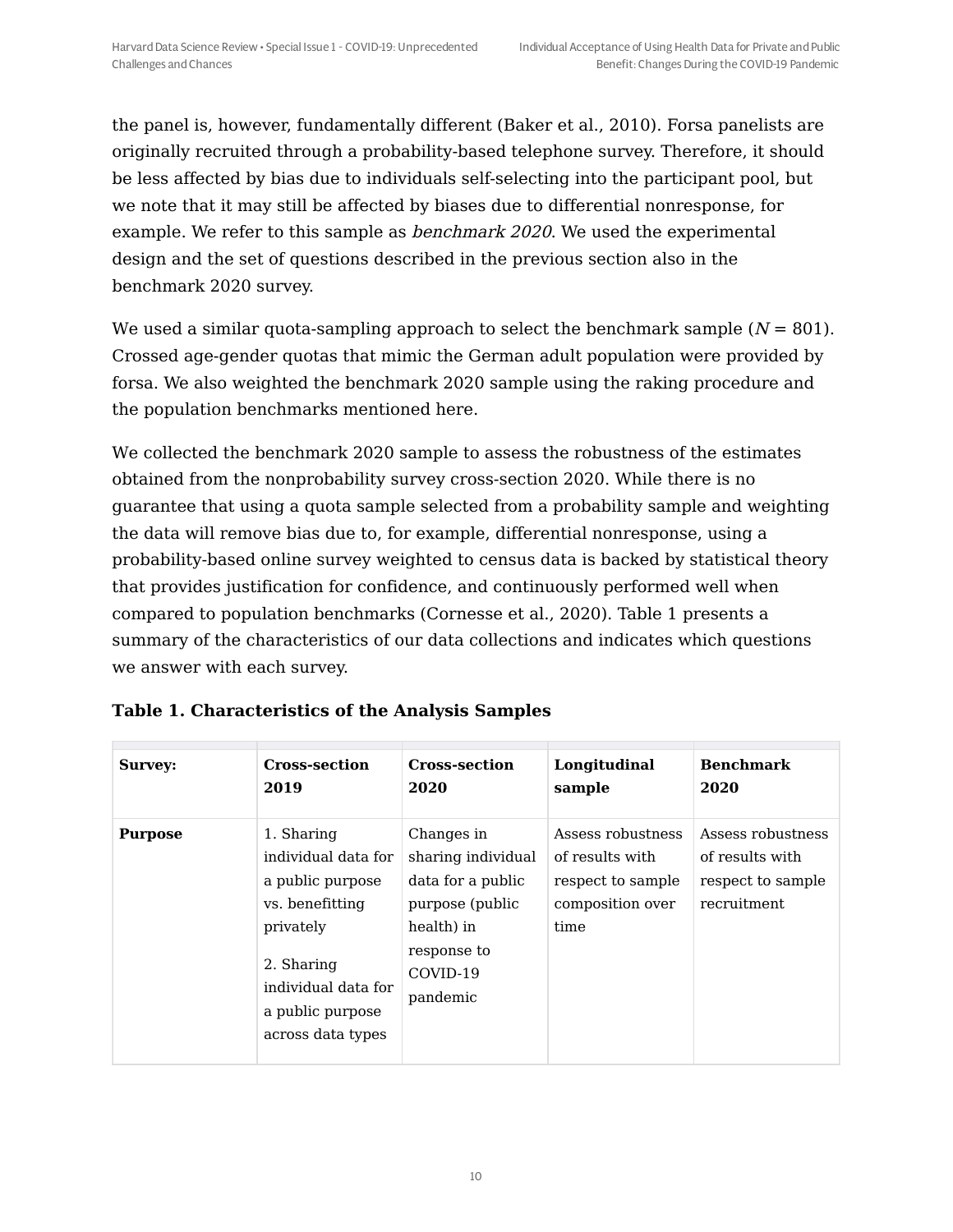| <b>Field period</b>                                | $7/9 - 7/182019$                                                       | $3/31 - 4/52020$                                                       | $7/9 - 7/182019$<br>and $3/31 - 4/5$<br>2020                           | $4/2 - 4/6$ 2020                                                                            |
|----------------------------------------------------|------------------------------------------------------------------------|------------------------------------------------------------------------|------------------------------------------------------------------------|---------------------------------------------------------------------------------------------|
| Number of<br>complete<br>responses<br>(unweighted) | 1,401                                                                  | 970                                                                    | 1,254 (627)<br>respondents)                                            | 801                                                                                         |
| Recruitment of<br>participant pool                 | Quota based<br>sample from<br>nonprobability<br>online access<br>panel | Quota based<br>sample from<br>nonprobability<br>online access<br>panel | Quota based<br>sample from<br>nonprobability<br>online access<br>panel | Quota based<br>sample from<br>probability online<br>panel with initial<br>phone recruitment |

# **6. Analytical Strategy**

We use the cross-section 2019 data to answer our first research question (whether people are willing to share their data for a public vs. private purpose) and our second research question (whether people are equally willing to share data for a public purpose across different data types). We examine responses to the 5-point Likert-scale question asking for respondents' acceptance to use their data. The variable ranges from 1 ("Not acceptable") to 5 ("Very acceptable").

Our analytical strategy to answer the third research question (whether the public's attitude toward sharing individual information for the purpose of promoting public health changed due to the COVID-19 pandemic) is inspired by the difference-indifferences (DiD) approach (Wooldridge, 2010, ch. 6). DiD is a popular technique for evaluating policy interventions in economics and in the social sciences. DiD designs require four groups (see Figure 2). First, a treatment group measured prior to treatment, and second, a control group measured prior to treatment. Third, we need a treatment group measured after it was treated and, fourth, a control group that did not get the treatment but was also measured *after* treatment was given to the treated.

We think of the pandemic as the treatment, therefore, the cross-section 2019 survey as the pretreatment measurement and the cross-section 2020 survey as the posttreatment measurement. Furthermore, we think of those who were asked about health data as the treated group and those who were asked about non-health data as the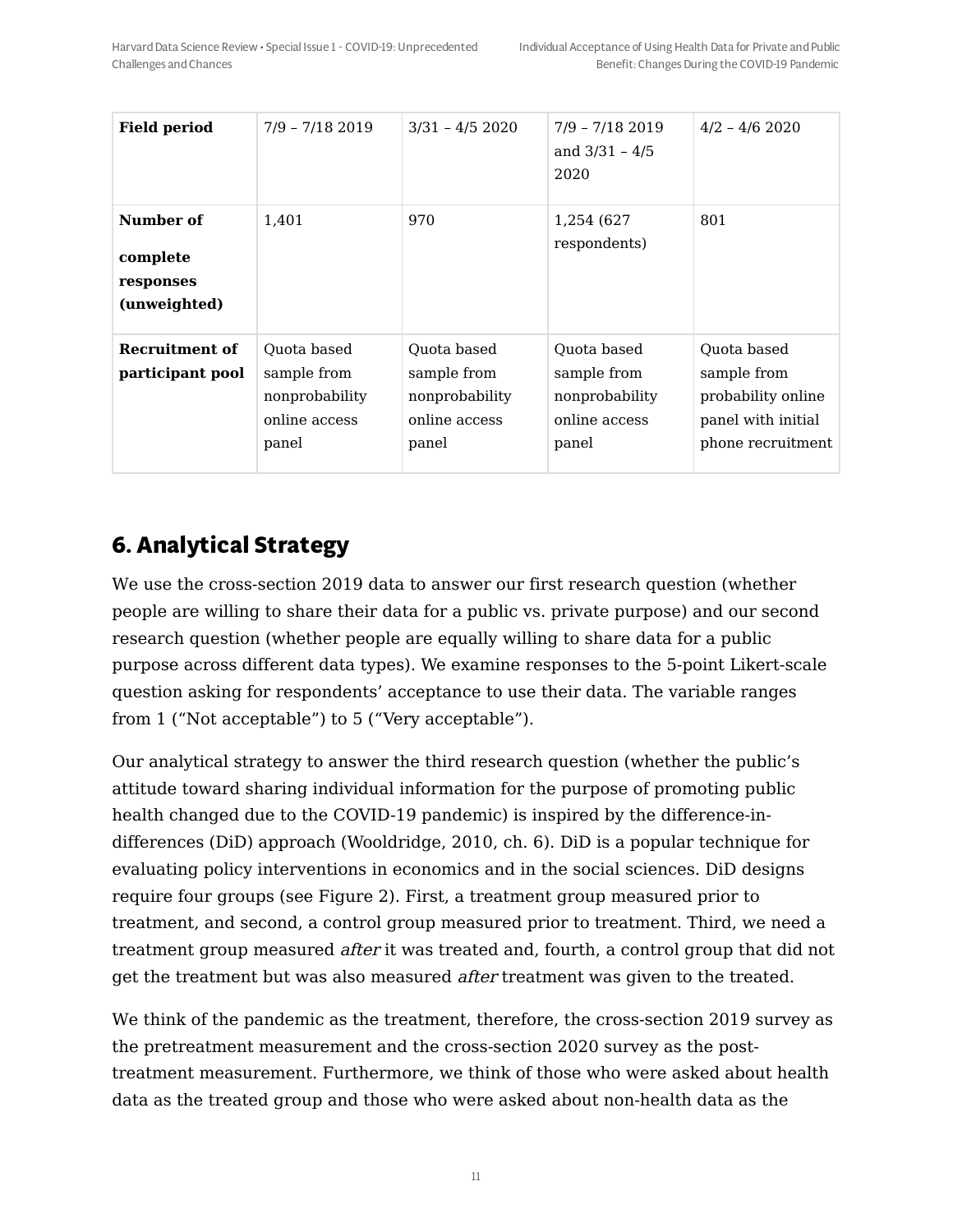control group. The rationale for this is that the health data vignettes described scenarios directly related to the pandemic (sharing health data for personal health behavior recommendations and the detection of an outbreak of an infectious disease), while the non-health data vignettes described scenarios completely unrelated to the pandemic (e.g., sharing data for improving energy-saving measures). We assume that the pandemic influenced privacy attitudes related to health data while leaving attitudes toward sharing other data types mostly unchanged. Of course, it is possible that the pandemic also affected attitudes toward sharing other data types. However, we assume that such effects should be much smaller than the effect of the pandemic on sharing health data.

We apply the same logic to our analysis of the question of whether the pandemic affected respondents' acceptance of health-data sharing for public purposes. In two of the four health vignettes, we described a scenario where the transmitted data were used for a public purpose. Specifically, we asked how acceptant respondents were of transmitting their health data to help "detect outbreaks of diseases early and to develop solutions to their containment" (see above section for details). We treat these two scenarios as the treated conditions in our analysis of change over time.

The control group conditions are restricted to the two health-data–sharing scenarios with a private purpose ("provide the holders with personal recommendations on their health behavior"). These did not mention a public health crisis. It is not unlikely that the pandemic also affected control-group participants' data-sharing attitudes as the vignette mentioned recommendations on health behavior. However, we assume that the pandemic had a larger effect on participants' acceptance to share health data for public purposes. That is, we restrict the data to those respondents who answered a health vignette with either public or private purpose (cross-sectional samples:  $N =$ 784, longitudinal sample:  $N = 203$  per wave).

In the traditional DiD logic, we are interested in comparing the difference between the mean outcome of the pretreatment treatment and control groups with the difference in the mean outcomes of the treatment and control groups after treatment has been assigned. Thereby, pretreatment differences between the treatment and the control groups will be removed from post-treatment comparisons of the treatment and control groups.

The key assumption for our design is the parallel trends assumption. That is, we need to assume that had there been no treatment (i.e., had there been no pandemic), the outcomes of the treatment and the control groups would have evolved similarly. In

12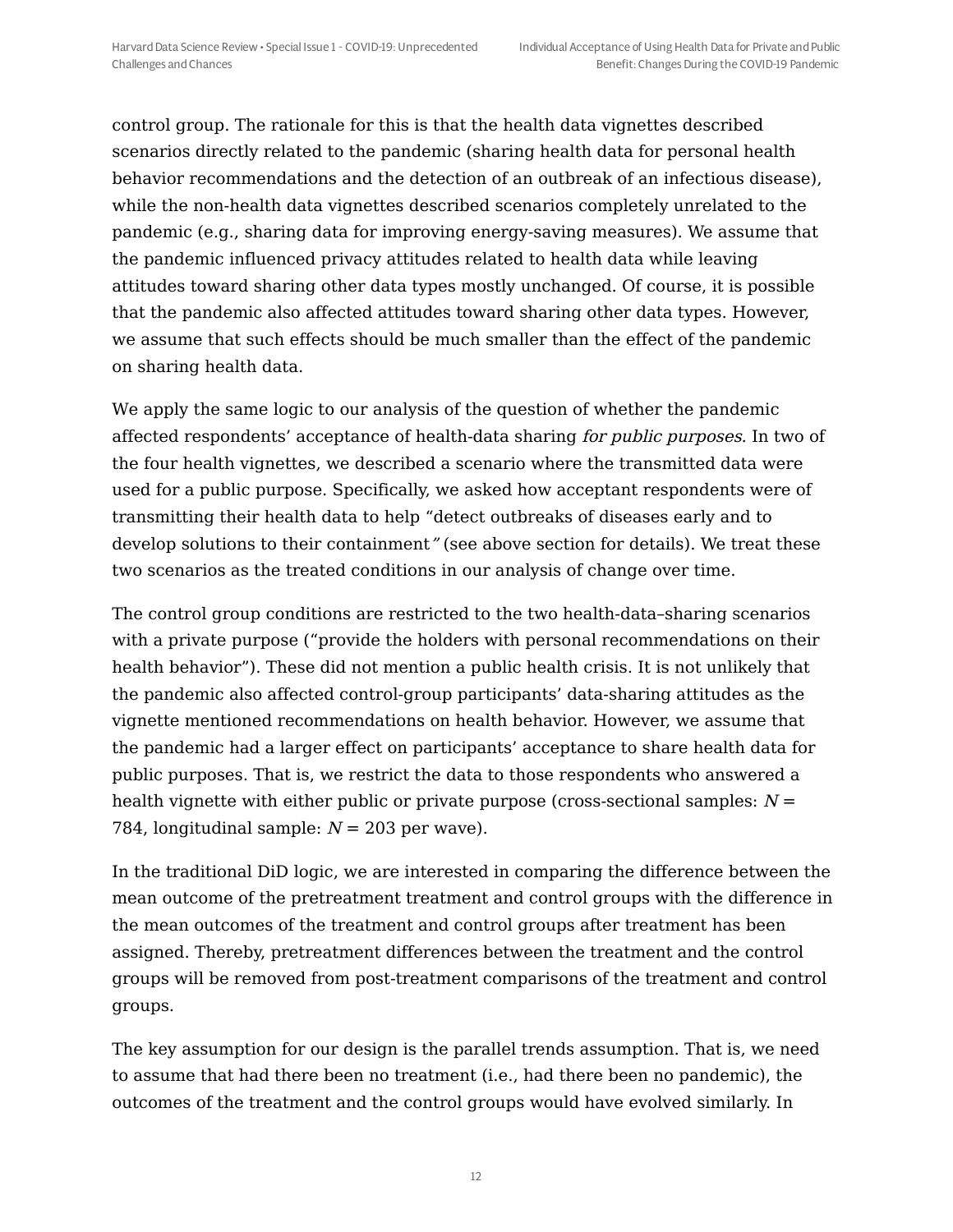other words, we need to assume that there is no event in Germany between 2019 and 2020 that changed attitudes toward only one data type (health data but not non-health data and public purpose but not private purpose and vice versa). In addition, we need to assume that the two cross-sectional samples are truly comparable such that we can attribute any difference in privacy attitudes between the treatment and the control groups in 2020, after adjusting for differences observed between the two groups in 2019, to the pandemic alone. Figure 2 illustrates the idea of the design.



**Figure 2. Difference-in-differences (DiD) identification strategy.** Schematic representation of a mean comparison.

With continuous outcomes, the DiD effect is defined as the difference between the means of the control group outcome and the treatment group outcome after treatment has been assigned, subtracted from the difference between the means of the control group outcome and the treatment group outcome before treatment has been assigned (Wooldridge, 2010, ch. 6). Athey and Imbens (2006) and Yamauchi (2020) used DiD-like procedures for discrete outcomes for simple random samples. To avoid further assumptions on our outcome variable (treating it as continuous) and to allow for the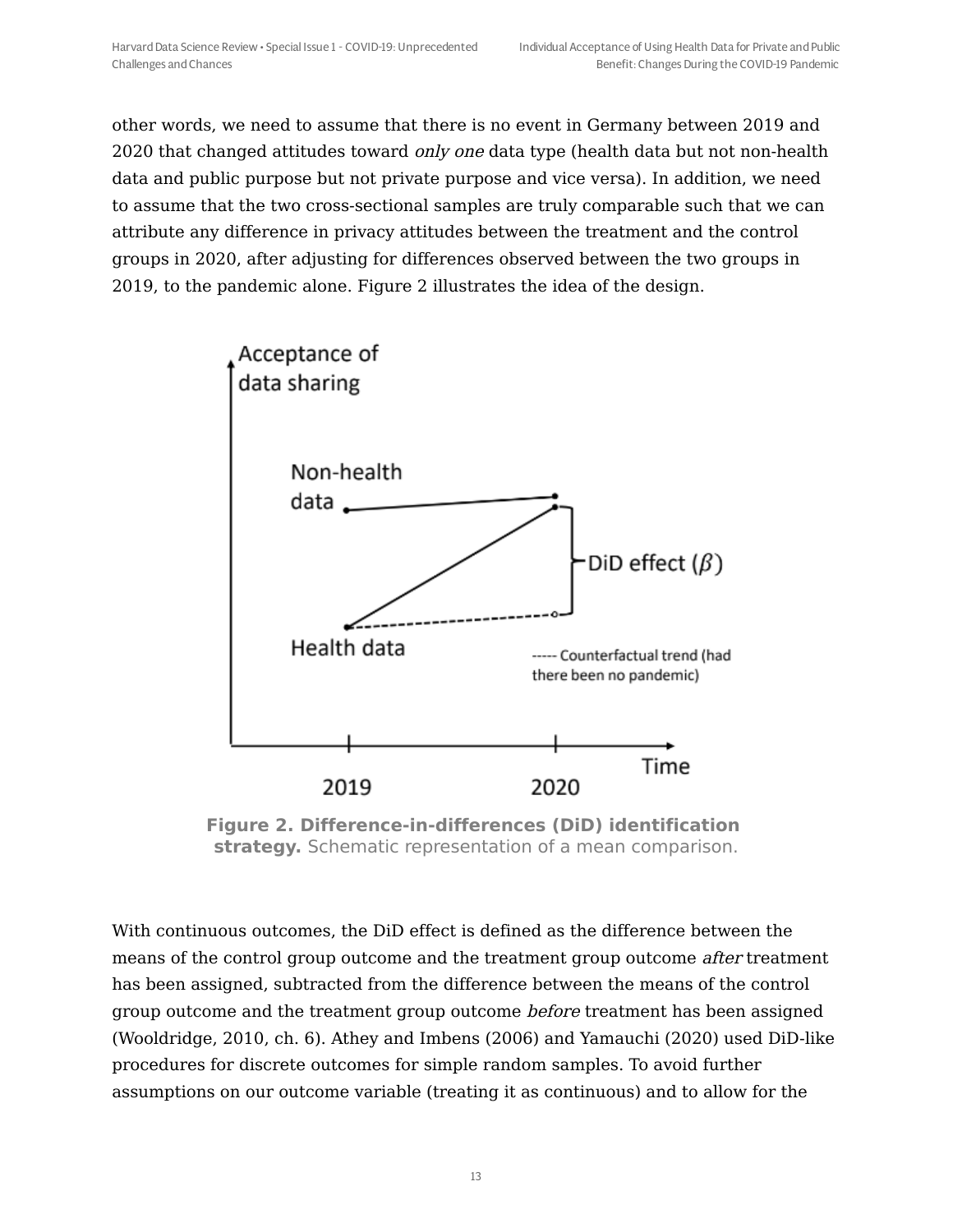proper use of survey weights, we conduct a series of Kolmogorov–Smirnov (KS) tests for two discrete samples following the logic described above. The KS test is a nonparametric test that does not require the estimation of standard errors for the test statistic. This is an advantage, as it would be difficult to infer the distribution of most statistics of interest under our survey estimation strategy. Since the distribution of the test statistic of a KS test is also unknown for weighted survey data, we implemented a KS permutation test. We simulate the distribution of the test statistic under the null hypothesis (the data from the two samples are independent and identically distributed, e.g., there is no effect of the pandemic) and we implement the following. In a first step we resample the observations in each sample proportional to their respective weights by sampling from a list of indices. Each index of the list corresponds to one sample element and one element only and is repeated proportional to the weight of the element it corresponds to. Random unbiased rounding is used to coerce noninteger weights into integers. In a second step the indices selected in step 1 are completely randomly permuted. In a third step we calculate the KS test statistic as the maximum distance between the empirical cumulative distribution function (ECDF) of the values corresponding to the first  $n_1$  indices and the last  $n_2$  indices, where  $n_1$  and  $n_2$  are the sizes of the two resamples selected in the first step. Steps 1 to 3 are repeated 1,000 times. We then calculate the proportion of the KS test statistics, calculated in step 3, that are larger than the test statistic based on the original samples and our survey weights. This proportion is the  $p$ -value for our (one-sided) test. Because the permutation test may tend to reject a null hypothesis too easily for small sample sizes, we compare our test results with those of a more conservative KS test where we estimate the ECDFs using our survey weights. The *p*-values for these tests are obtained from the theoretical distribution of the KS test statistic for two simple random samples. Numerical examples showed that this simple random sample assumption resulted in consistently more conservative p-values than with the permutation test. We use these conservative KS tests as robustness checks for our test decisions based on the permutation test.

For our analysis, we use the software  $R(R)$  Core Team, 2020) with the packages *ggpubr* (Kassambara, 2020), gridExtra (Auguie, 2017), sampling (Tillé & Matei, 2021), scales (Wickham & Seidel, 2020), srvyr (Ellis & Schneider, 2020), survey (Lumley, 2020), tidyverse (Wickham, 2017), and viridis (Garnier, 2018). All analyses report weighted estimates.

14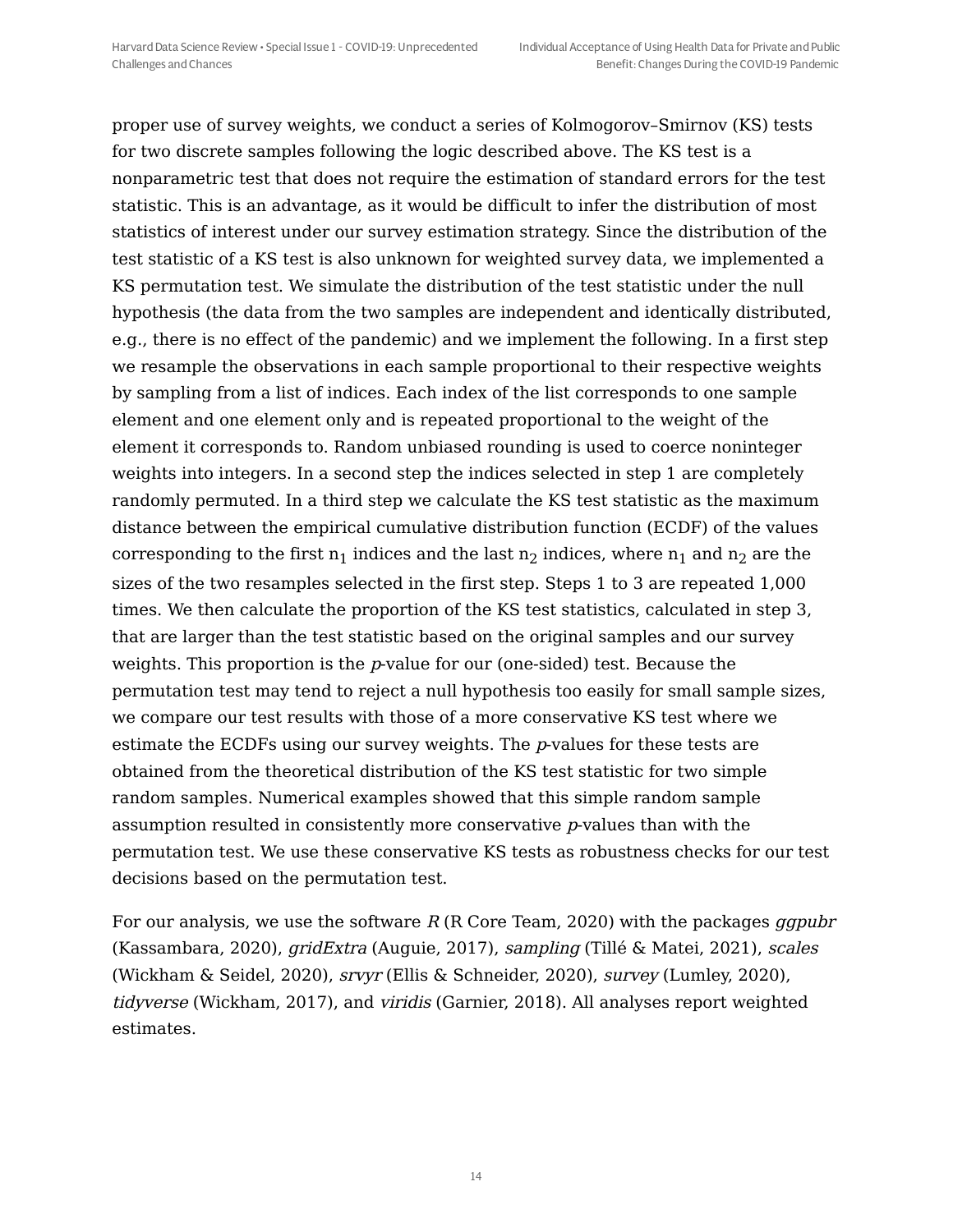# **7. Results**

In this section, we describe the empirical findings from our four surveys. We first present results from the cross-section 2019 survey and answer the questions regarding differences in sharing data for a public vs. private purpose and sharing data for a public purpose across data types. Second, we report descriptive findings of changes in sharing individual information for a public purpose (public health) in response to the COVID-19 pandemic before turning to results of the KS permutation tests. We conclude this section with several sensitivity and robustness analyses.

## 7.1. Contextual Integrity Matters for Acceptability of Data Transmission

Figure 3 presents acceptance levels for each data type by recipient (public agency vs. private company) and use (public vs. private purpose) using the weighted cross-section 2019 data. We show mean values to provide a quick and simple descriptive impression of the results, while the distributions for all groups are shown in the Appendix (Tables A2 and A3, Figures A2a–e). We find clear evidence that context matters when individuals judge the appropriateness of data transmission. Overall, respondents find the use of health data less acceptable than the use of location or energy data. Furthermore, the figure shows that respondents find it equally acceptable but often more acceptable to transmit data to a company than to a public authority or agency. However, transmission of data seems also to depend on the intended use of the data. Individuals find it in many scenarios more appropriate to transmit data for private purpose to a company than to a public agency. Regarding sharing individual data for a public purpose vs. sharing such data for private benefit, we do not find a consistent pattern across data types.

Looking at each data type separately, we find some evidence that individuals deem it more acceptable to transmit health data for a private purpose (here, personal recommendations on health behavior) to a company than to transmit health data to a public authority or agency for a public purpose (containment of infectious diseases). In fact, rather strikingly, transmitting health data to a public agency for a public purpose is least accepted. For location data, individuals find it equally acceptable to transmit data for a public purpose (here, develop improvements of the local infrastructure) to an agency or a private company. Transmitting data to an agency for a private purpose (personal recommendations on driving behavior and route) is least accepted. Regarding energy data, differences do not seem as pronounced. It seems that only transmitting data to an agency for a private purpose (personal recommendations on optimization of energy consumption) is less accepted than the other scenarios.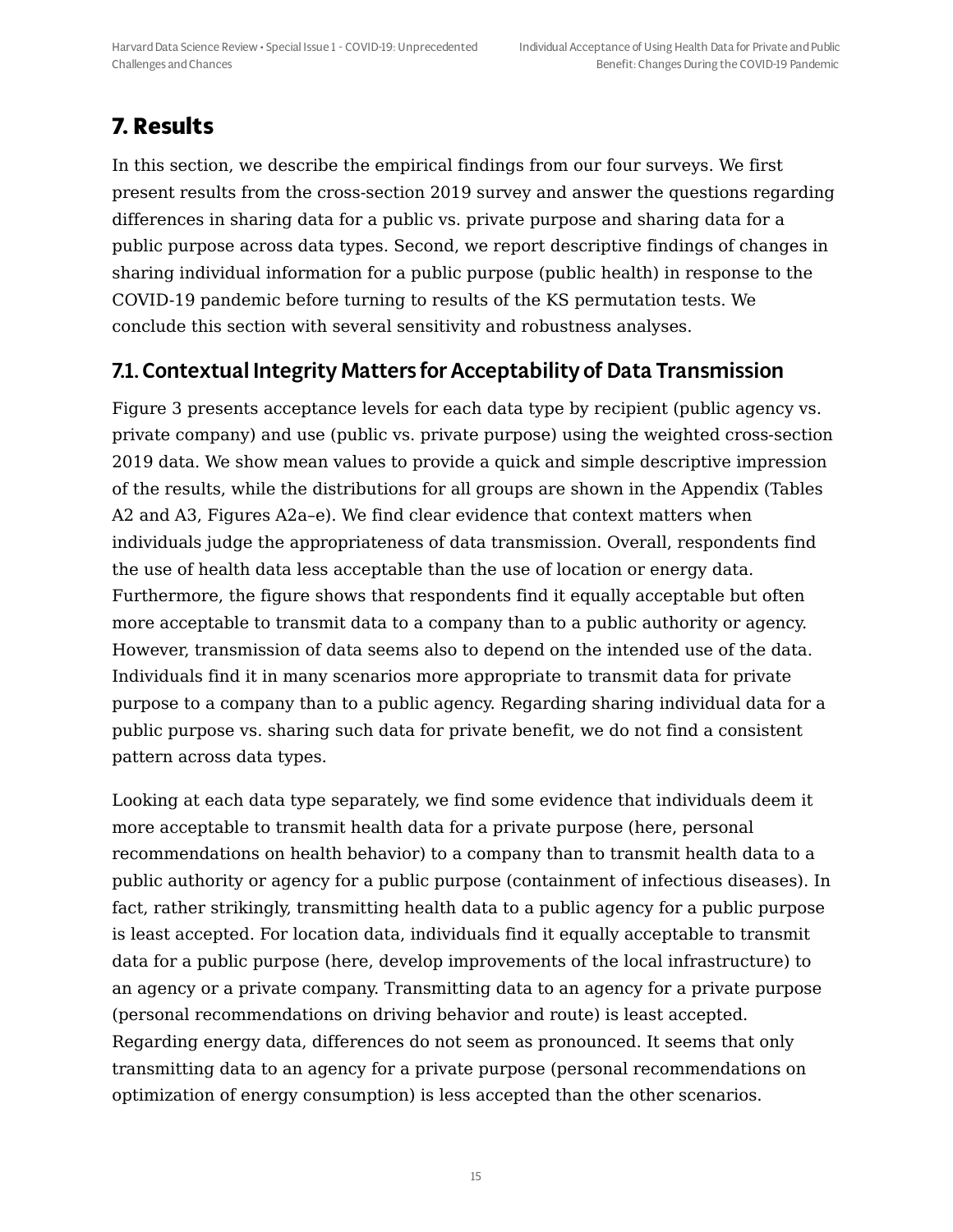Therefore, regarding differences in sharing data for a public purpose vs. benefitting privately, we find a strong dependency on data type, but also on the recipient of the data.



**Figure 3. Mean acceptability of different data transmissions, depending on data type, data use, and recipient of the data. Vertical bars indicate 95% confidence intervals. N = = 1,401. Weighted analysis.**

## 7.2. Longitudinal Analysis and the Effect of the Pandemic on Sharing of Health Data

Next, we compare the distribution of the outcome variables over time and between the groups defined in Section 6. The top row of panels in Figure 4 shows that acceptance to transmit data changed for both health and non-health scenarios from 2019 to 2020. Overall, respondents were more likely in 2020 to judge the transmission of health data as acceptable. This effect seems to be mainly driven by fewer respondents choosing the extreme category "1 – Not acceptable" in 2020 than in 2019. At the same time, respondents found it less acceptable to transmit non-health data over time. The KS permutation tests indicate that both changes over time are statistically significant ( $p <$ .05, see rows three and four in Table A4 in Appendix A). The more conservative KS tests indicate insignificant differences in both cases. Visual inspection of the distributions suggests that the change in health data over time is much more pronounced than the change in non-health data over time, however.

The longitudinal sample confirms this finding (Figure 4, bottom row). With this sample, differences between change in health data over time and the change in non-health data are even more pronounced. Transmitting health data became more acceptable, while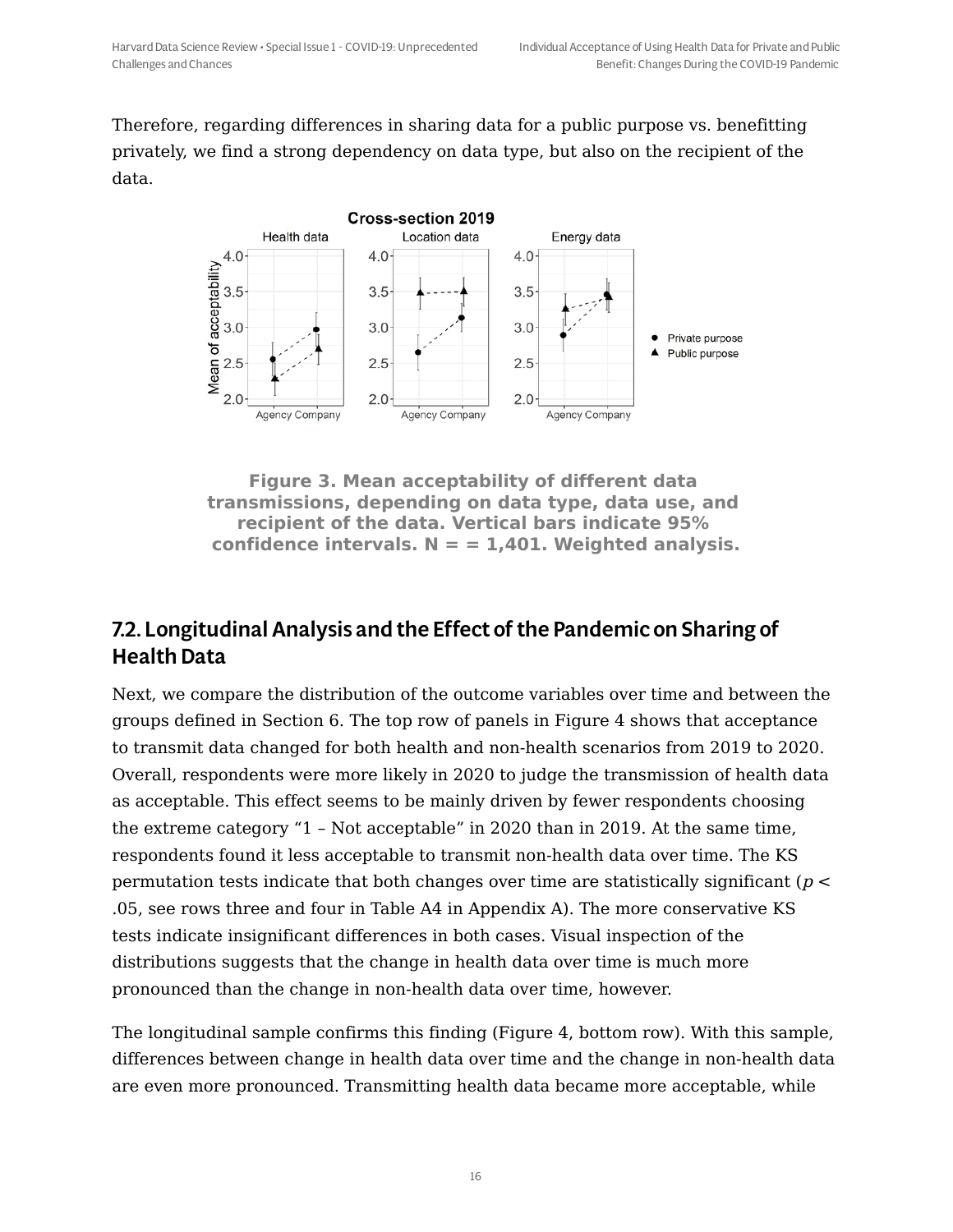transmitting non-health data did not change much. Here, the KS permutation tests indicate that the change over time for health data is statistically significant, while it is not statistically significant for non-health data (rows seven and eight in Table A4 in Appendix A). The conservative KS tests confirm these findings. It is likely that the results obtained with the longitudinal sample are more accurate, as the two crosssectional samples differ in their compositions while the longitudinal sample does not (see Section 5).

Looking at changes over time within health data, we find that the increased levels of acceptance we reported are mainly driven by increased acceptance to share health data for a public purpose. Respondents chose the lowest acceptance category less often and the two highest categories more often for public purpose health data (Figure 5, top, right panel). At the same time, visual inspection suggests that sharing health data for a private purpose changed to a much smaller degree and in the opposite direction. Indeed, our KS permutation tests show that the change over time in acceptance to share health data for a public purpose was significant, while it was not significant for private purpose health data (rows 11 and 12 in Table A4 in Appendix A). Overall, these findings are supported by the longitudinal sample. Sharing health data for a public purpose was more accepted in 2020 than in 2019, while sharing health data for a private purpose changed to a smaller degree. This is confirmed by the KS permutation tests, which indicate significant changes over time for a public purpose but not for a private purpose (rows 13 and 14 in Table A4 in Appendix A). The conservative KS tests confirm the findings for both groups.

As we discussed, our research design is inspired by the DiD approach. Therefore, one would ideally net out the change over time in the non-health data / private purpose scenarios (our control groups) from the change in the health data / public purpose scenarios (our treatment groups) over time to adjust for baseline shifts. Given that we find substantial changes over time for health data and public purpose health data, respectively, but only mild shifts for non-health data and private purpose health data, we are confident that the findings reported here would also hold when controlling for baseline shifts.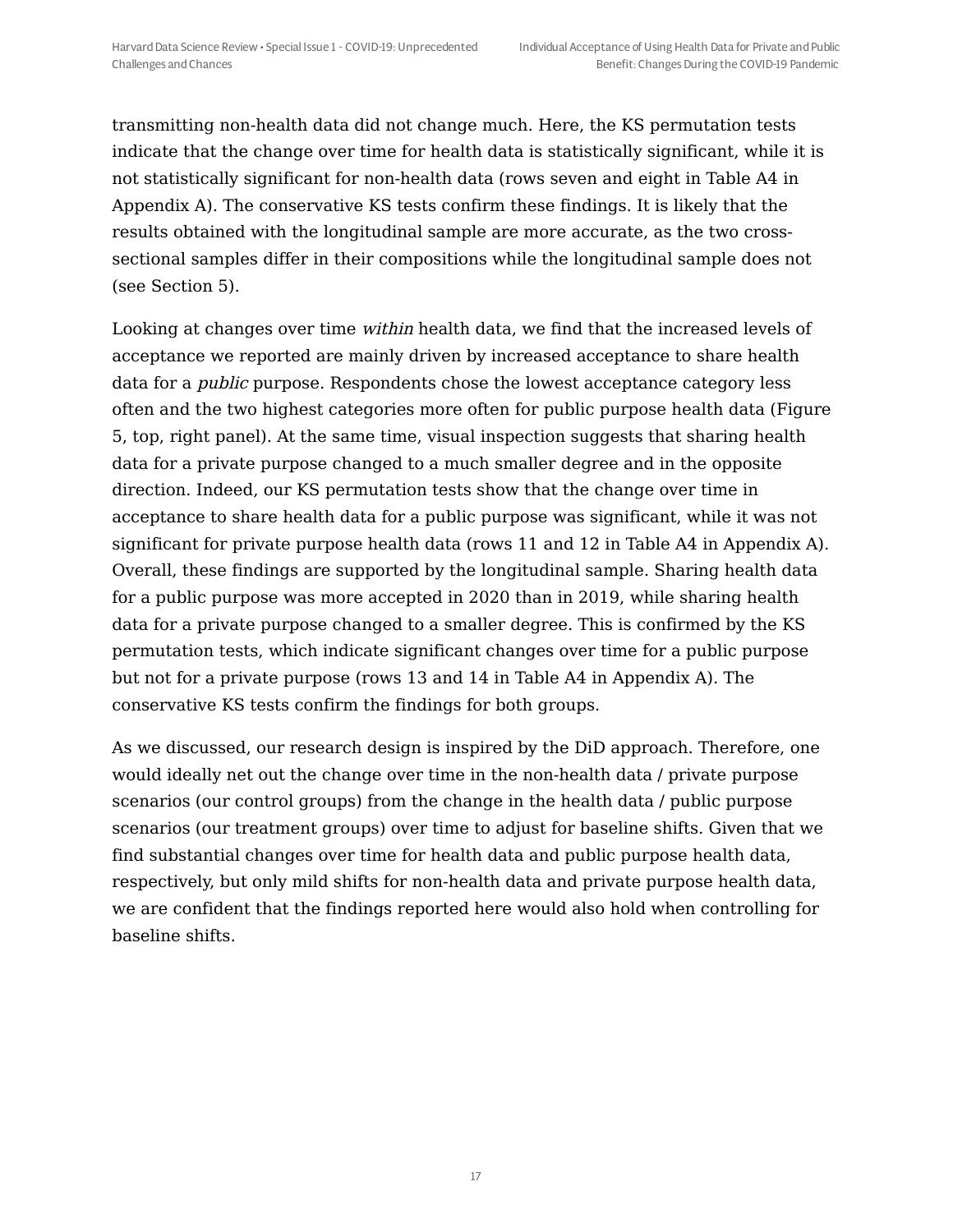

#### Cross-sectional samples



#### **Figure 4. Relative frequency of acceptance for respondents shown health or non-health vignettes, by wave.** Cross-sectional samples:  $N = 2,371$ . Longitudinal sample:  $N = 627$  per wave. Weighted analysis.

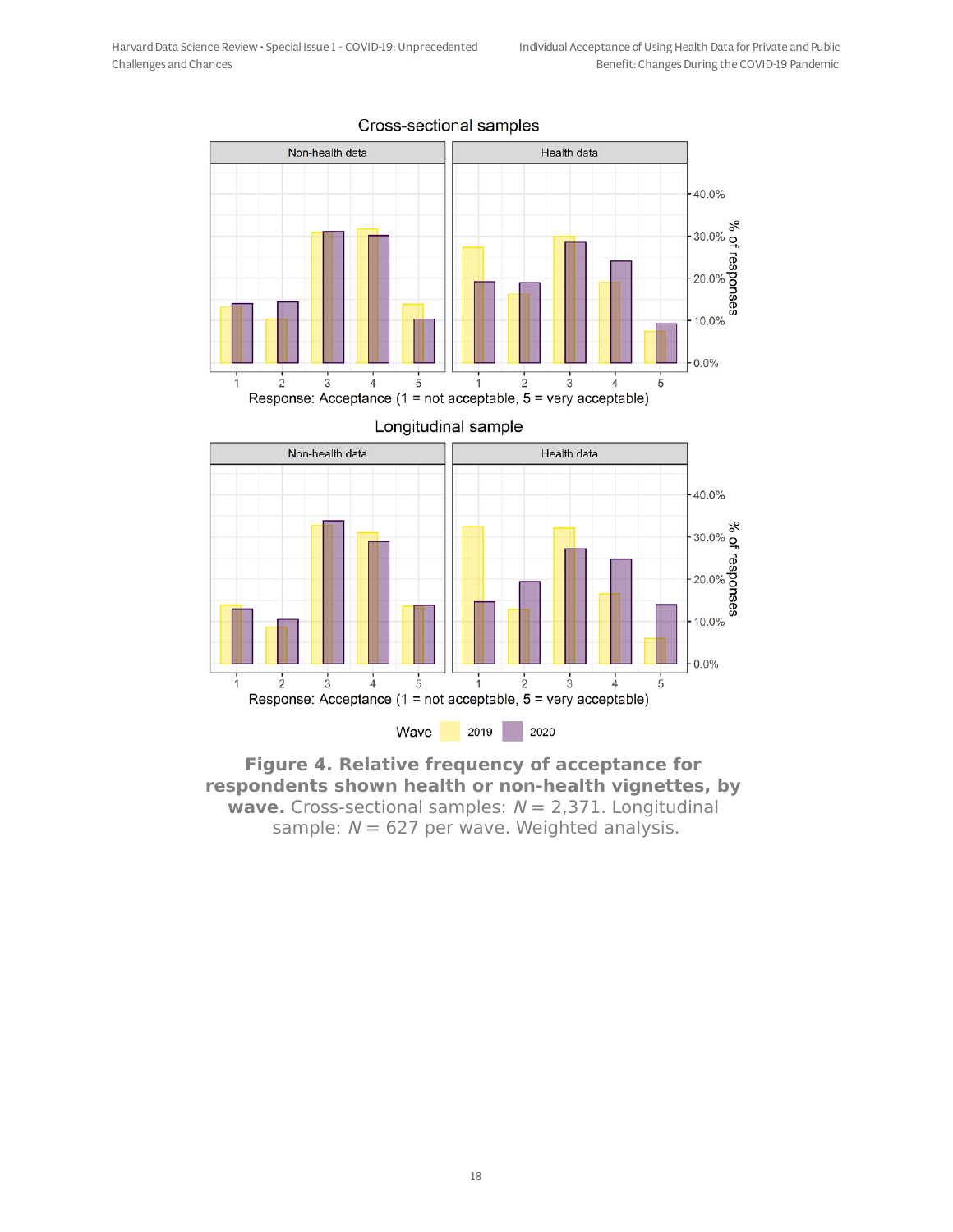

#### Cross-sectional samples

**Figure 5. Relative frequency of acceptance for respondents shown a health vignette with a public purpose or a health vignette with a private purpose, by wave.** Cross-sectional samples:  $N = 784$ . Longitudinal sample:  $N = 203$  per wave. Weighted analysis.

For the longitudinal sample, we additionally test differences in the number of respondents who changed or did not change their answer from 2019 to 2020. That is, we calculate how many respondents chose a lower response category in 2020 than in 2019, how many did not change their answer, and how many chose a higher response category (Figure 6). We then compare the distributions of these three categories (lower in 2020, same answer, higher in 2020) between respondents who answered to a health data scenario and respondents who answered to a non-health data scenario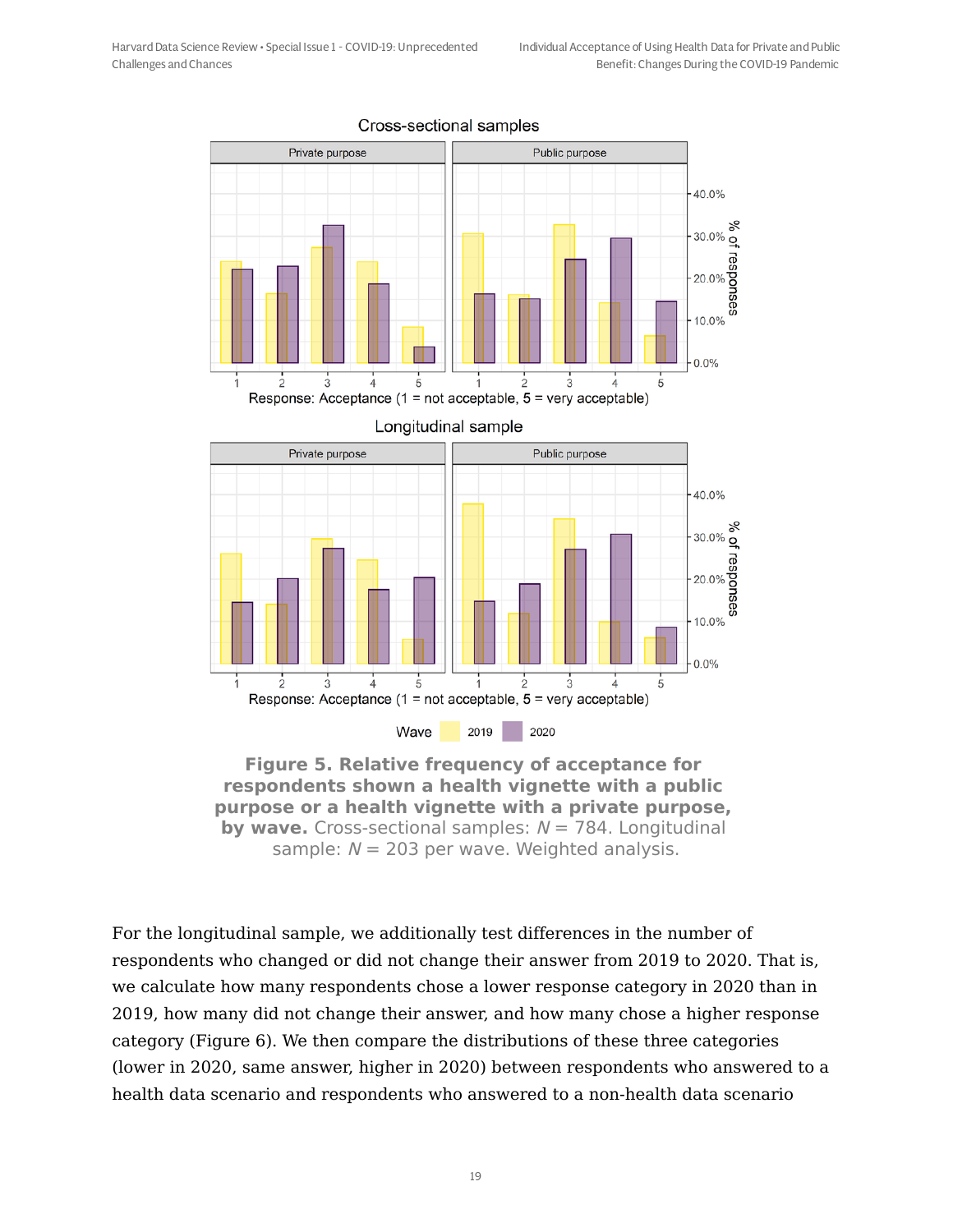using the KS permutation test. In addition, we conduct this test for the comparison between private purpose health data sharing and public purpose health data sharing. Note that it is not possible to run these analyses with the cross-sectional samples, as we do not observe the same respondents in the two samples.



**Figure 6. Changes in response category chosen by the respondents from 2019 to 2020 in the longitudinal sample.** Left panel: Cross-sectional samples:  $N = 2,371$ . Longitudinal sample:  $N = 627$ . Right panel: Cross-sectional samples:  $N = 784$ . Longitudinal sample:  $N = 203$ . Weighted analysis.

The left panel of Figure 6 shows a clear pattern: the share of respondents choosing a higher acceptance category in 2020 than in 2019 is much larger for health vignette respondents than for non-health vignette respondents. Vice versa, the share of respondents choosing a lower acceptance category in 2020 than in 2019 is much smaller for health vignette respondents than for non-health vignette respondents. The KS permutation test also indicates that the distributions are in fact different between health vignette and non-health vignette respondents ( $p = 0$ ). Regarding differences between the change in acceptance to share public purpose health data and private purpose health data, the right panel of Figure 6 shows a similar pattern. The share of respondents changing their response toward a more favorable answer in 2020 compared to 2019 is higher among public purpose respondents. At the same time, the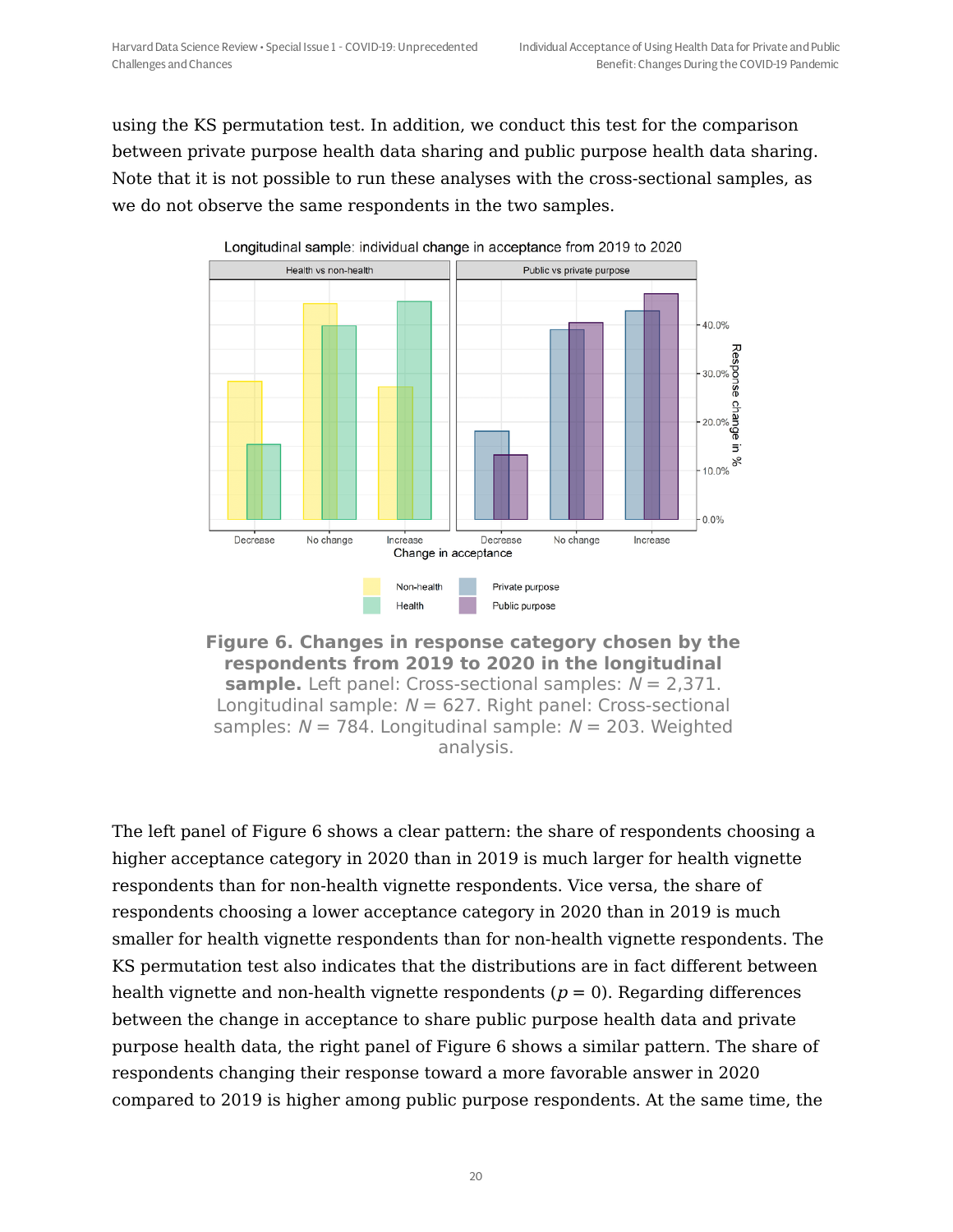share of respondents who chose a less favorable answer in 2020 than in 2019 is higher among private purpose respondents than among public purpose respondents. The differences between the two groups are less pronounced than those between health and non-health vignette respondents, and our KS permutation does not indicate that the distributions are different in a meaningful way ( $p = 1$ ). The conservative KS tests confirm the results of permutation tests for both cases of public and private purpose use of health data.

## **8. Discussion**

When we first designed this study, we set out to empirically investigate the factors that influence the acceptance of data-sharing scenarios through a survey experiment and by drawing on the situational parameters suggested by CI theory. One of the most striking results of this experiment is that individuals in Germany perceive the sharing of health data with a public agency, irrespective of a private purpose or a public purpose, as least acceptable among a series of data types. With this result in mind, the signs for public support of tracking, predicting the spread of, and fighting a pandemic like COVID-19 with data on people's movements and contacts but also information about their health were far from positive.

It may be possible that, back then, the idea of a pandemic such as COVID-19 with its devastating consequences for individuals, global health, and the economy was too abstract for individuals to fully evaluate the potential benefits that sacrificing some privacy might generate. Amid the influence of the COVID-19 pandemic, public opinion toward the acceptability of sharing health data for private purpose but also for a public purpose changed, resulting in increased levels of acceptability. That is, we may conclude that individuals judge the flow of information for fighting a public health crisis as more appropriate when both the devastating consequences of a public health crisis but also the benefits of sharing data become apparent.

We should be careful when considering the question of whether individuals will judge the flow of information as equally appropriate once the pandemic has ended. We suspect, from looking back at pre-pandemic times, it is likely the public's judgment of the appropriateness may decrease again. Future work should replicate our data collection as the pandemic proceeds and eventually ends. Moreover, future data collections may be designed to study additional questions such as whether individuals' judgment of appropriate data flows is a function of the severity of the pandemic. In addition, more work will be needed to learn whether and how increased levels of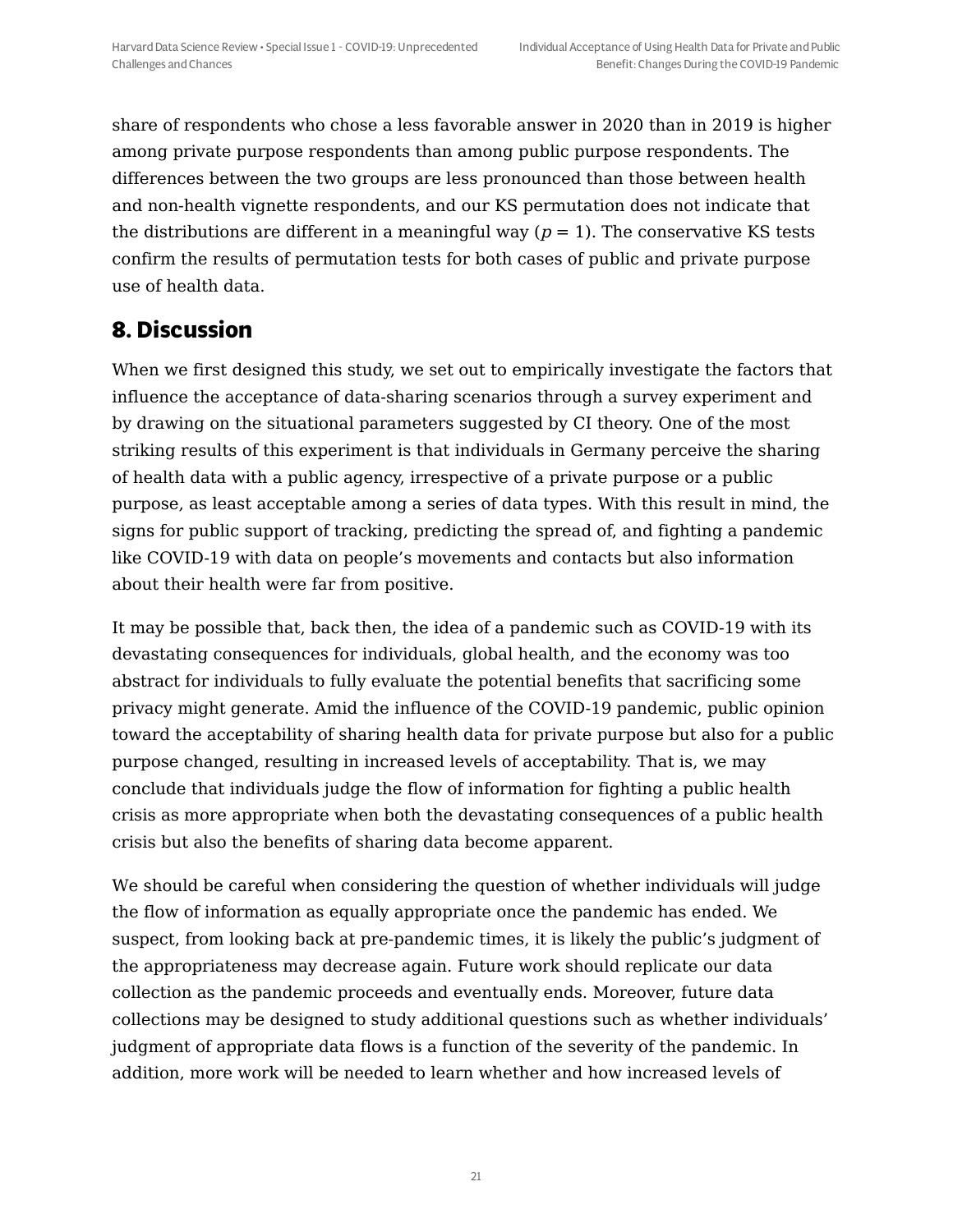acceptance during exceptional times might generalize to other contexts and, more interestingly, to circumstantial changes that might suggest shifts in expectations.

From a policy perspective, our analysis and application of contextual integrity theory suggest the need to reevaluate practices post-pandemic. For these reasons, we call for government policymakers, software developers, and the general public to pay attention to the contextual purposes served by given data practices (sometimes enabled by technical systems) and be ready to adapt data use and storage policies accordingly.

However, we also need to consider that our findings and the implications discussed here are derived from a study that, originally, was never intended to include a longitudinal perspective. In 2019, we could not anticipate that a pandemic would change circumstances in such meaningful ways that we would run a second survey just a few months after the original 2019 study. As a result, several limitations arise. First, we observe that there are differences in the compositions of the two cross-sectional surveys. Although both samples were selected from the same survey platform and with the same specifications, our quota sampling specifications did not cross age and gender quotas but applied them separately, resulting in differences in age and gender compositions. We addressed these differences by weighting both cross-sectional samples to population benchmarks obtained from the German micro census. Unfortunately, weighting could not remove all differences between the two samples. In addition, our analyses rely on the assumption that had there been no pandemic, outcomes of the health data scenarios and the non-health data scenarios would have evolved in a similar way. Unfortunately, we can neither test this assumption itself nor assess its plausibility by, for example, analyzing temporal leads of the outcome variable (see, e.g., Autor, 2003).

Second, it is likely that there are additional unobserved differences between the two cross-sectional samples that may bias our analyses of change in the outcome over time. We did not collect information beyond respondents' age, gender, and state. Since we already observe that there are differences on these two observed confounders, it is likely that additional (unobserved) variables could also differ between the two samples, thereby biasing our analyses of change in data-sharing acceptance.

We addressed these differences by identifying a true longitudinal sample of respondents interviewed in both 2019 and 2020. In general, results obtained with this sample point in a similar direction as the results obtained from the two cross-sectional samples.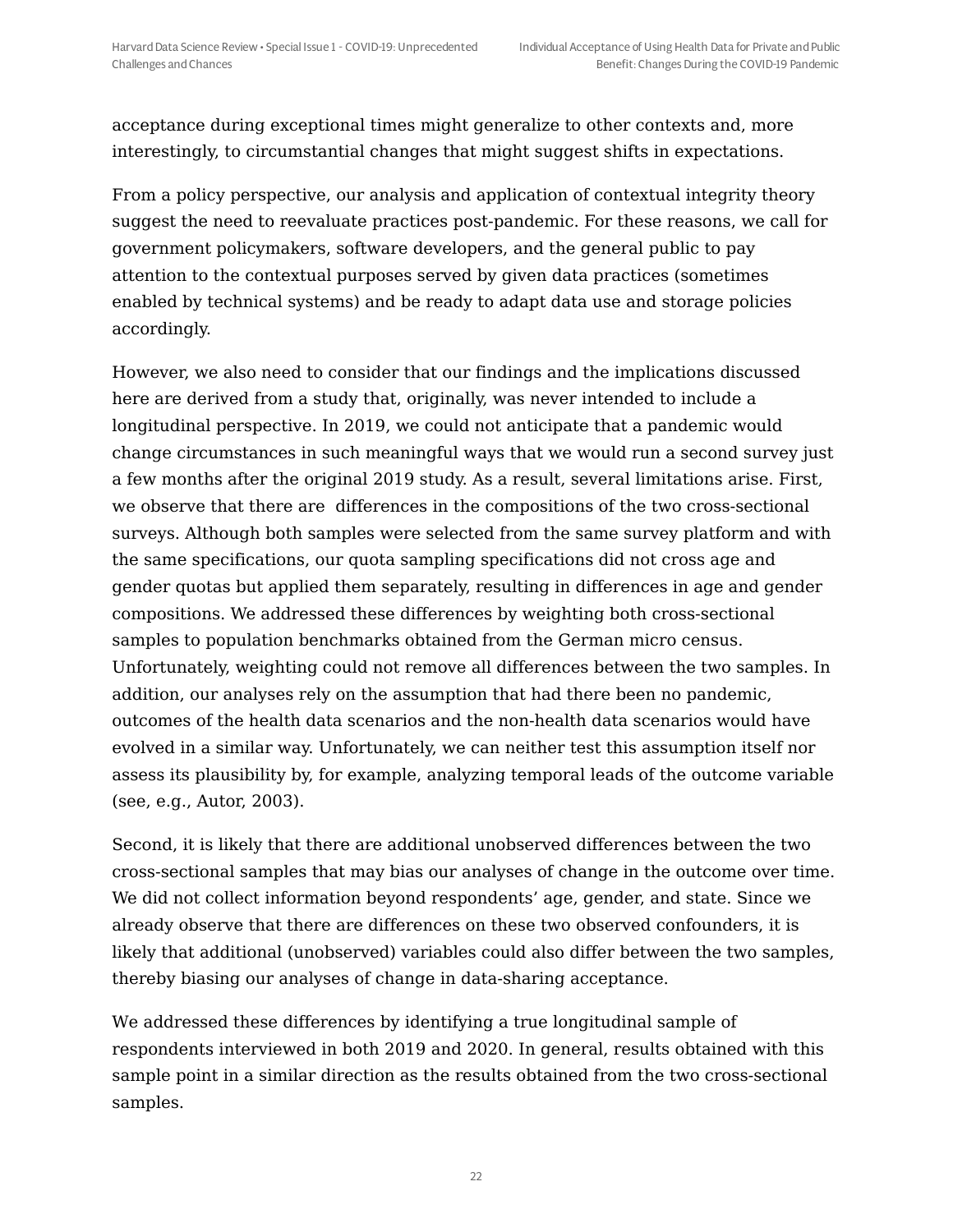Regarding the size of the effects identified, we note that the shift in acceptance to transmit data is small. However, this is not completely unexpected as other studies investigating, for example, the public's willingness to install apps developed to facilitate the tracing of potentially infected people find high levels of support for such apps, but a fair number of individuals not willing to use such apps due to privacy concerns (see, e.g., Altmann et al., 2020). Moreover, uptake of such apps in various countries indicate that actual use of such technologies is likewise far from universal (Mosoff et al., 2020).

Overall, our results indicate a favorable shift toward the idea of using individuals' data for efforts designed to fight the COVID-19 pandemic. This is good news for data scientists and the public health system if these attitudes translate into a high rate of access to the data needed to address the crisis. Whether these attitudes prevail over the course of the pandemic and beyond will be interesting to watch, and we hope research will continue as well. In the meantime, however, public policymakers and researchers should keep in mind that the public's approval of these activities is limited to specific contexts and purposes.

# **Disclosure Statement**

This research was partially funded by the Volkswagen Foundation: "Consequences of Artificial Intelligence for Urban Societies," as well as the Deutsche Forschungsgemeinschaft (DFG, project numbers 396057129 and 139943784, SFB 884). This work was supported by the University of Mannheim's Graduate School of Economic and Social Sciences. Supporting H Nissenbaum, we gratefully acknowledge US National Security Agency (The Science of Privacy: Implications for Data Usage, H98230-18-D-006) and US National Science Foundation (SaTC: CORE: Medium: Collaborative: Contextual Integrity: From Theory to Practice, CNS-1801501).

# **Acknowledgments**

We thank the editor, Xiao-Li Meng, Stephanie Eckman, Felix Henninger, Christoph Kern, Florian Keusch, Pascal Kieslich, Johannes Ludsteck, Sonja Malich, Ido Sivan-Sivilia, and Patrick Schenk for helpful comments on earlier versions of this paper, and Ann Sarnak, Suzanne Smith, and Jason McMillan for editing help.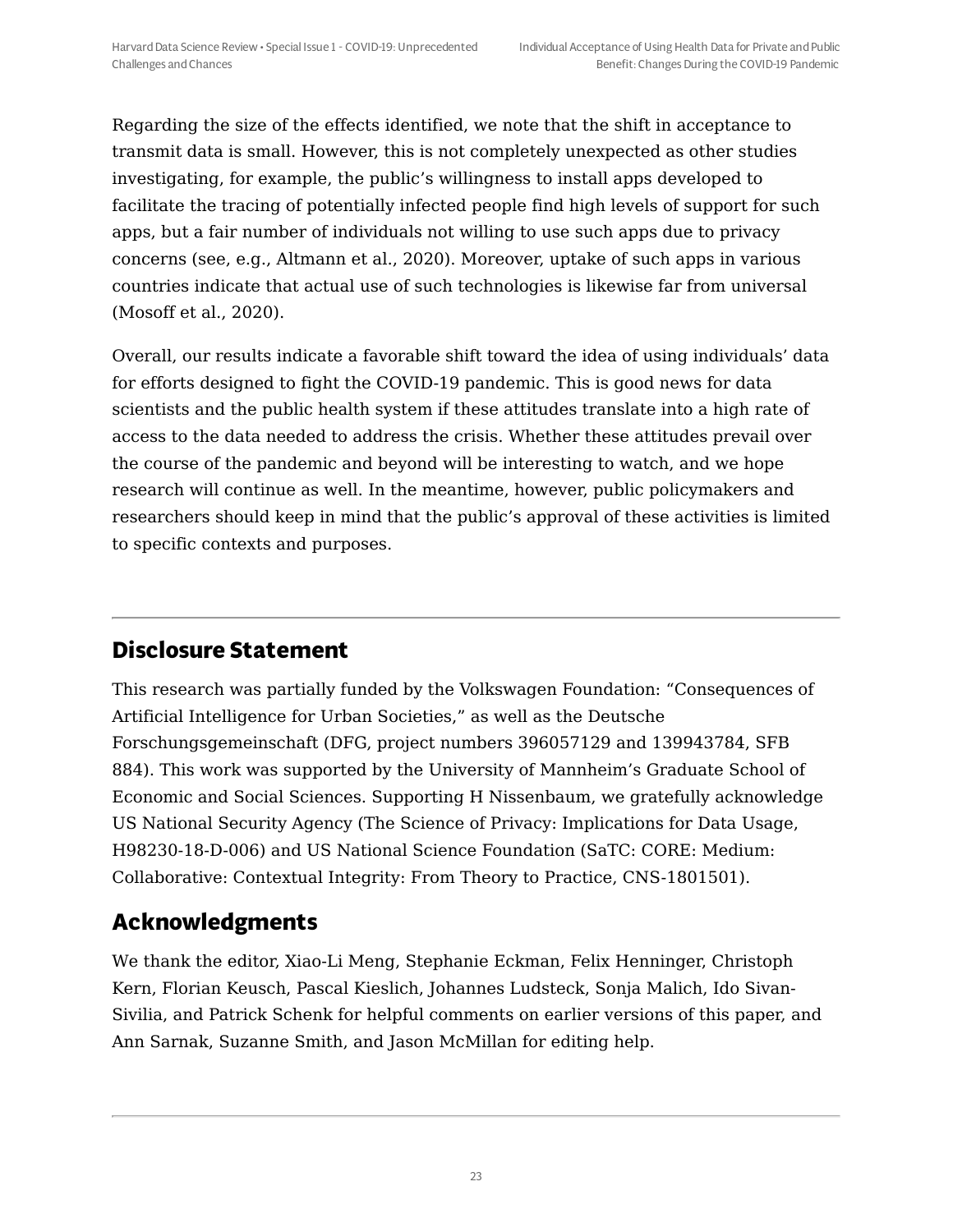## **References**

Altmann, S., Milsom, L., Zillessen, H., Blasone, R., Gerdon, F., Bach, R., Kreuter, F., Nosenzo, D., Toussaert, S., & Abeler, J. (2020). Acceptability of app-based contact tracing for COVID-19: Cross-country survey study. *JMIR mHealth and uHealth, 8*(8), Article e19857. <https://doi.org/10.2196/19857>

Apple. (2020). Mobility trends reports. <https://covid19.apple.com/mobility>

Athey, S., & Imbens, G. W. (2006). Identification and inference in nonlinear differencein-differences models. Econometrica, 74(2), 431–497. [https://doi.org/10.1111/j.1468-](https://doi.org/10.1111/j.1468-0262.2006.00668.x) 0262.2006.00668.x

Auguie, B., (2017). gridExtra: Miscellaneous functions for "grid" graphics (R package version 2.3) [Computer software]. R Foundation. https://CRAN.R[project.org/package=gridExtra](https://cran.r-project.org/package=gridExtra)

Auspurg, K., & Hinz, T. (2015). Factorial survey experiments. SAGE. <https://doi.org/10.4135/9781483398075>

Autor, D. H. (2003). Outsourcing at will: The contribution of unjust dismissal doctrine to the growth of employment outsourcing. Journal of Labor Economics, 21(1), 1–42. <https://doi.org/10.1086/344122>

Baker, R., Blumberg, S. J., Brick, J. M., Couper, M. P., Courtright, M., Dennis, J. M., Dillman, D. A., Frankel, M. R., Garland, P., Groves, R. M., Kennedy, C., Krosnick, J., Lavrakas, P. J., Lee, S., Link, M., Piekarski, L., Rao, K., Thomas, R. K., & Zahs, D. (2010). AAPOR report on online panels. Public Opinion Quarterly, 74(4), 711–781. <https://doi.org/10.1093/poq/nfq048>

Bethlehem, J. G. (2017). *Understanding public opinion polls*. CRC Press Taylor & Francis Group. <https://doi.org/10.1201/9781315154220>

Cornesse, C., Blom, A. G., Dutwin, D., Krosnick, J. A., de Leeuw, E. D., Legleye, S., Pasek, J., Pennay, D., Phillips, B., Sakshaug, J. W., Struminskaya, B., & Wenz, A. (2020). A review of conceptual approaches and empirical evidence on probability and nonprobability sample survey research. Journal of Survey Statistics and Methodology, 8(1), 4–36. <https://doi.org/10.1093/jssam/smz041>

COVID-19 Data Exchange. (2020). Support & contribution. https://www.covid19 [dataexchange.org/support-contributors](https://www.covid19-dataexchange.org/support-contributors)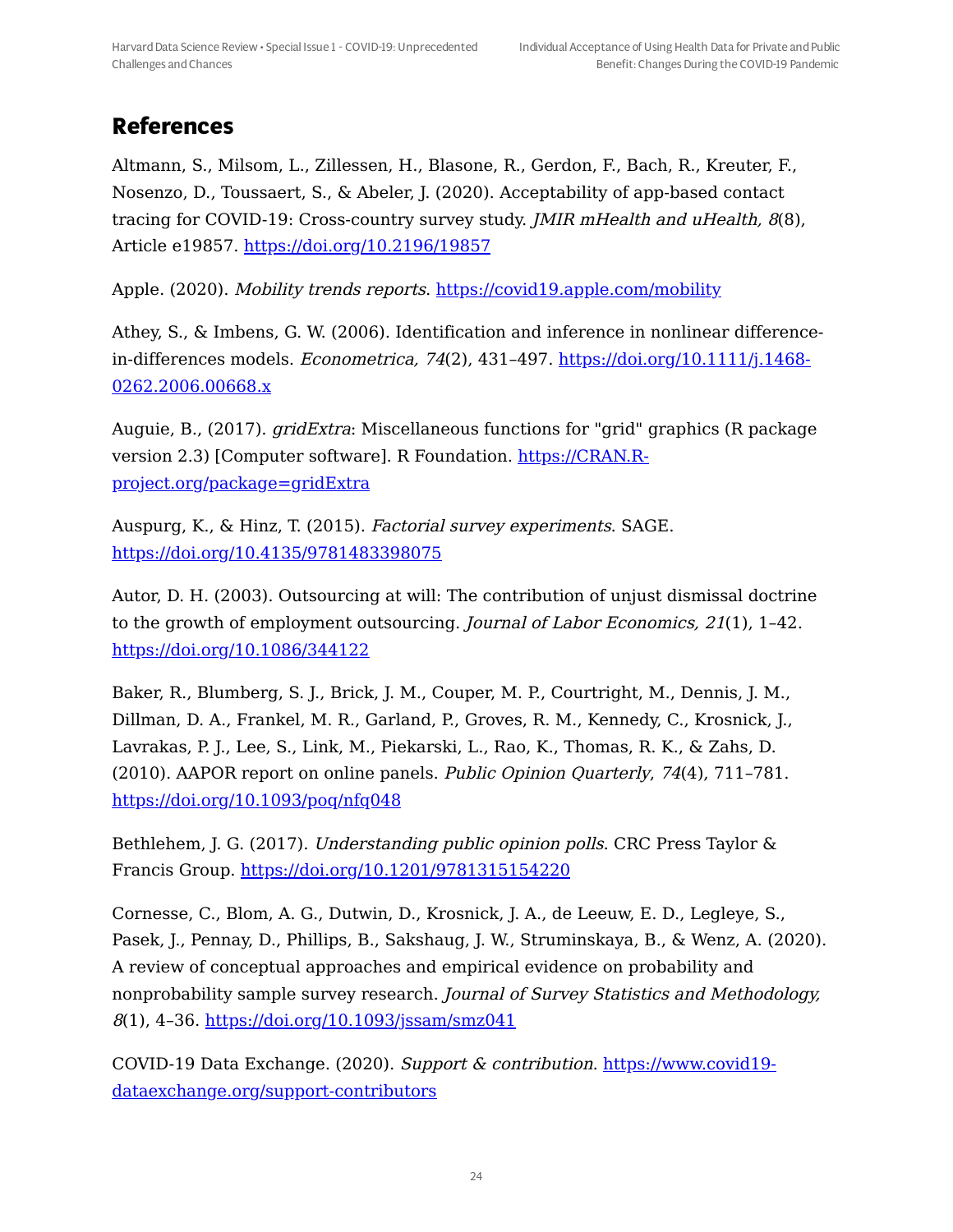data4life. (2020). COVID-19 survey. <https://www.data4life.care/en/corona/pulsecheck/>

Deville, J. C., Särndal, C. E., & Sautory, O. (1993). Generalized raking procedures in survey sampling. Journal of the American Statistical Association, 88(423), 1013–1020. <https://doi.org/10.1080/01621459.1993.10476369>

Ellis, G. F., & Schneider, B. (2020). srvyr: "dplyr"-like syntax for summary statistics of survey data (R package version 0.4.0) [Computer software]. R Foundation. [https://CRAN.R-project.org/package=srvyr](https://cran.r-project.org/package=srvyr)

Ferretti, L., Wymant, C., Kendall, M., Zhao, L., Nurtay, A., Abeler-Dörner, L., Parker, M., Bonsall, D., & Fraser, C. (2020). Quantifying SARS-CoV-2 transmission suggests epidemic control with digital contact tracing. Science, 368(6491), Article eabb6936. <https://doi.org/10.1126/science.abb6936>

Garnier, S. (2018). *viridis*: Default color maps from "*matplotlib*" (R package version 0.5.1) [Computer software]. R Foundation. [https://CRAN.R-project.org/package=viridis](https://cran.r-project.org/package=viridis)

Google. (2020). COVID-19 community mobility reports. <https://www.google.com/covid19/mobility>

Horne, C., & Huddart Kennedy, E. (2017). The power of social norms for reducing and shifting electricity use. Energy Policy, 107, 43–52. <https://doi.org/10.1016/j.enpol.2017.04.029>

Kassambara, A. (2020). ggpubr: "ggplot2" based publication ready plots (R package version 0.2.5) [Computer software]. R Foundation. https://CRAN.R[project.org/package=ggpubr](file:///tmp/tmp-51YzrXTqCs2lRv.html)

Kohler, U., Kreuter, F., & Stuart, E. A. (2019). Nonprobability sampling and causal analysis. Annual Review of Statistics and Its Application, 6, , 149–172. <https://doi.org/10.1146/annurev-statistics-030718-104951>

Lumley, T. (2020). survey: Analysis of complex survey samples (R package version 4.0) [Computer software]. R Foundation. [https://CRAN.R-project.org/package=survey](https://cran.r-project.org/package=survey)

Martin, K., & Nissenbaum, H. (2017a). Measuring privacy: An empirical test using context to expose confounding variables. The Columbia Science & Technology Law Review, 18, 176–218. <https://doi.org/10.7916/stlr.v18i1.4015>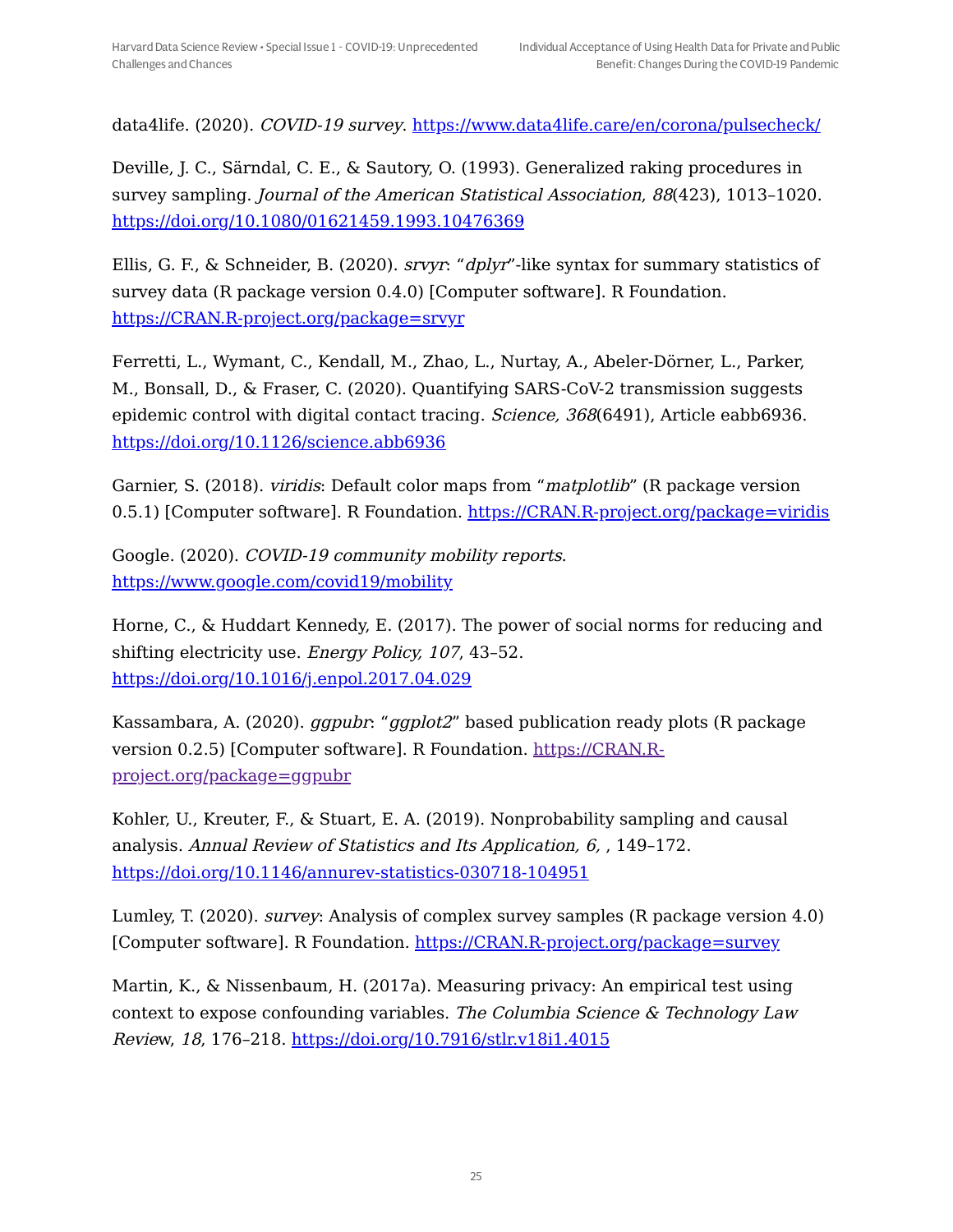Martin, K., & Nissenbaum, H. (2017b). Privacy interests in public records. An empirical investigation. Harvard Journal of Law & Technology, 31(1), 111–143. <http://jolt.law.harvard.edu/articles/pdf/v31/31HarvJLTech111.pdf>

Martin, K., & Shilton, K. (2016). Putting mobile application privacy in context: An empirical study of user privacy expectations for mobile devices. The Information Society, 32(3), 200-216. <https://doi.org/10.1080/01972243.2016.1153012>

Morley, J., Cowls, J., Taddeo, M., & Floridi, L. (2020). Ethical guidelines for COVID-19 tracing apps. Nature, 582(7810), 29–31. https://doi.org [10.1038/d41586-020-01578-0](https://doi.org%2010.1038/d41586-020-01578-0)

Mosoff, R., Friedlich, T., Scassa, T., Bronson, K., & Millar, J. (2020). Global Pandemic App Watch (GPAW): COVID-19 Exposure notification and contact tracing apps. GPAW. <https://craiedl.ca/gpaw/>

Mulligan, D. K., Koopman, C., & Doty, N. (2016). Privacy is an essentially contested concept: A multi-dimensional analytic for mapping privacy. Philosophical Transactions Series A, Mathematical, Physical, and Engineering Sciences, 374(2083), Article 20160118. <https://doi.org/10.1098/rsta.2016.0118>

Nissenbaum, H. (2010). Privacy in context: Technology, policy, and the integrity of social life. Stanford University Press. <https://www.sup.org/books/title/?id=8862>

Nissenbaum, H. (2018). Respecting context to protect privacy: Why meaning matters. Science and Engineering Ethics, 24(3), 831–852. [https://doi.org/10.1007/s11948-015-](https://doi.org/10.1007/s11948-015-9674-9) 9674-9

O'Neill, P. H., Ryan-Mosley, T., & Johnson, B. (2020, May 7). A flood of coronavirus apps are tracking us: Now it's time to keep track of them. Technology Review. [https://www.technologyreview.com/2020/05/07/1000961/launching-mittr-covid-tracing](https://www.technologyreview.com/2020/05/07/1000961/launching-mittr-covid-tracing-tracker/)tracker/

R Core Team. (2020). R: A language and environment for statistical computing. R Foundation for Statistical Computing, Vienna, Austria. [https://www.R-project.org/](https://www.r-project.org/)

Robert-Koch-Institut. (2020). Corona-Datenspende. https://corona[datenspende.de/science/en/](file:///tmp/tmp-51YzrXTqCs2lRv.html)

Sanfilippo, M. R., Shvartzshnaider, Y., Reyes, I., Nissenbaum, H., & Egelman, S. (2020). Disaster privacy/privacy disaster. Journal of the Association for Information Science and Technology, 59(9), 1-13. <https://doi.org/10.1002/asi.24353>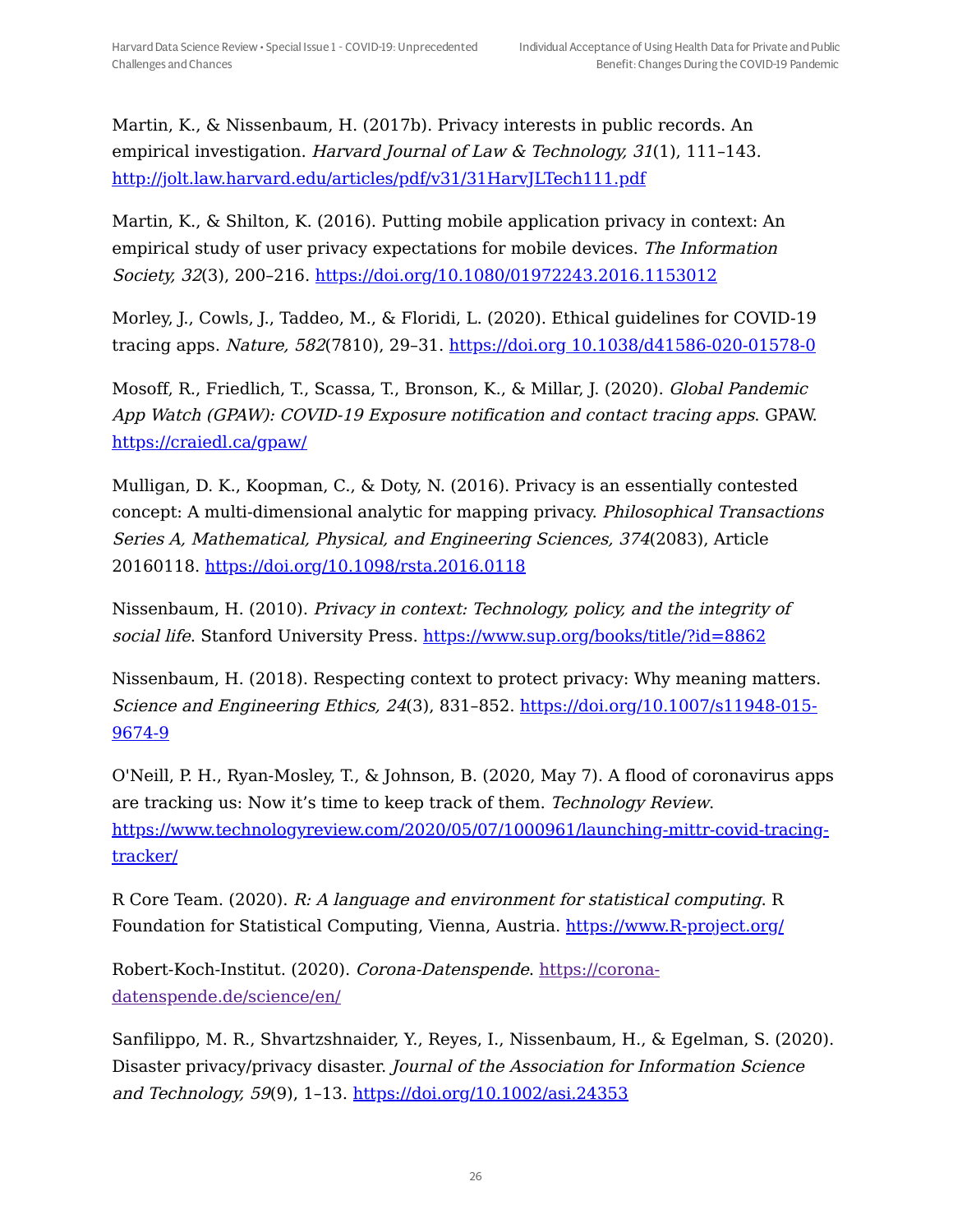Tillé, Y., & Matei, A. (2021). sampling: Survey sampling (R package version 2.9) [Computer software]. R Foundation. [https://CRAN.R-project.org/package=sampling](https://cran.r-project.org/package=sampling)

Whittaker, J. (2020, September 22). Data from your FitBit could help predict COVID: Research suggests wearable devices could help in virus fight. Cayman Compass. [https://www.caymancompass.com/2020/09/22/data-from-your-fitbit-could-help-predict](https://www.caymancompass.com/2020/09/22/data-from-your-fitbit-could-help-predict-covid)covid

Wickham, H. (2017). *tidyverse*: Easily install and load the "*tidyverse*." (R package version 1.2.1) [Computer software]. R Foundation. https://CRAN.R[project.org/package=tidyverse](https://cran.r-project.org/package=tidyverse)

Wickham, H., & Seidel, D. (2020). *scales*: Scale functions for visualization (R package version 1.1.1) [Computer software]. R Foundation. https://CRAN.R[project.org/package=scales](https://cran.r-project.org/package=scales)

Wooldridge, J. M. (2010). Econometric analysis of cross section and panel data (2nd ed.). MIT Press.

Yamauchi, S. (2020). Difference-in-differences for ordinal outcomes: Application to the effect of mass shootings on attitudes toward gun control. ArXiv. <https://arxiv.org/abs/2009.13404>

# **Appendices**

| pdf | AppendixA Tables and Figures.pdf    | 1 MB   |
|-----|-------------------------------------|--------|
| pdf | <b>AppendixB Questionnaires.pdf</b> | 281 KB |
| pdf | AppendixC Vignettes.pdf             | 67 KB  |

This article is © 2021 by the author. The editorial is licensed under <sup>a</sup> Creative Commons Attribution (CC BY 4.0) International license [\(https://creativecommons.org/licenses/by/4.0/legalcode](https://creativecommons.org/licenses/by/4.0/legalcode)), except where otherwise